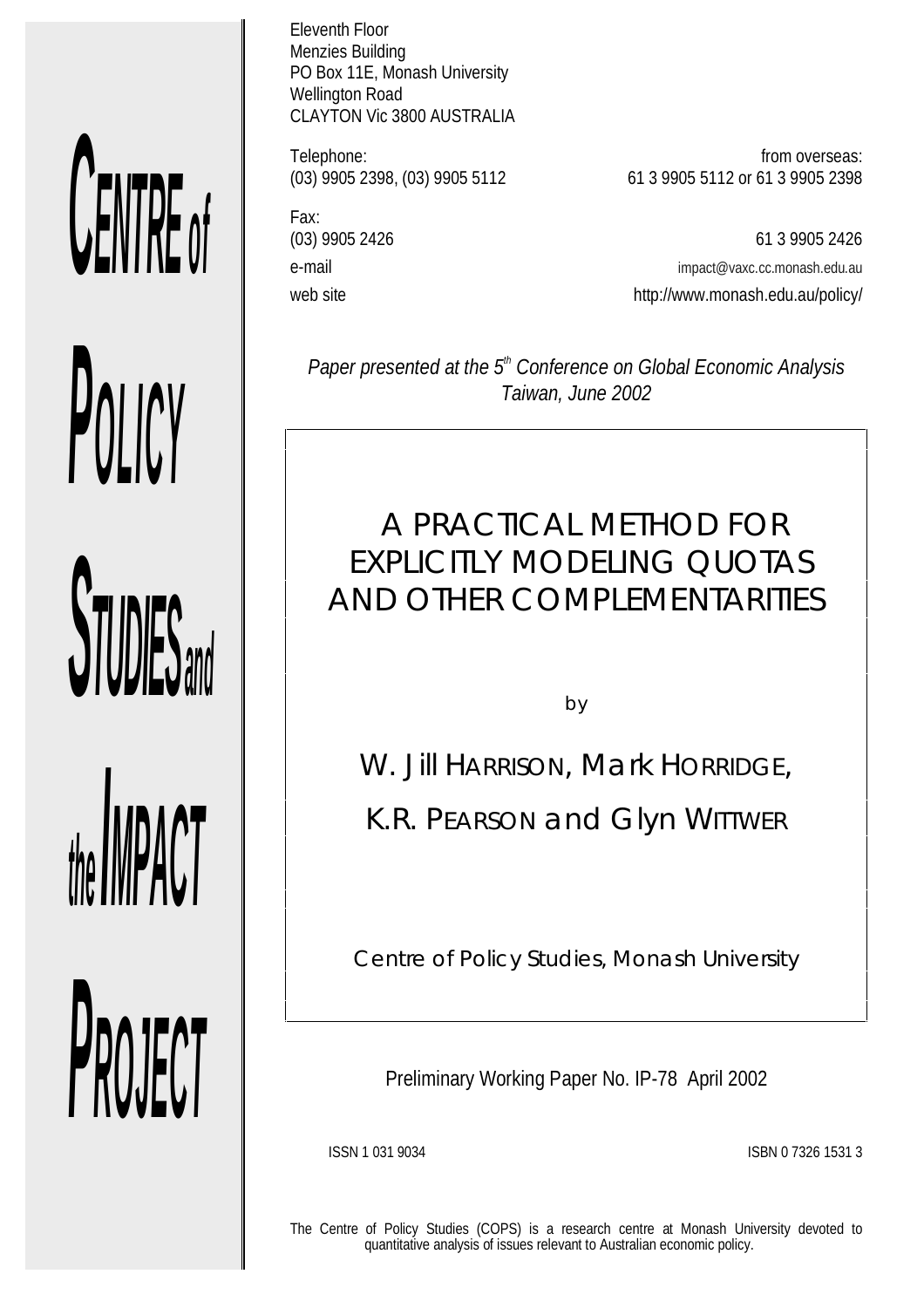# **ABSTRACT**

To make CGE models realistic, we sometimes need to include inequality constraints (eg, import quotas) or non-differentiable functions (eg, income tax schedules). Both situations may be described using complementarity conditions, which state that *either* an equation is true *or* its complementary variable is at a boundary value. The paper describes a practical way to solve CGE models, which contain such conditions. The technique, which is different from complementarity algorithms commonly used elsewhere (eg GAMS), has been implemented for the next version of the GEMPACK system.

 In the Euler (and similar) methods used by GEMPACK, derivatives are calculated to work out the approximate effects of exogenous changes. To get more accuracy, we can divide exogenous changes into several smaller steps. We interpret this procedure as a path-following algorithm. If all equations in the model are smooth (have continuous derivatives) we can always choose sufficiently many steps to be sure that approximation errors are a smooth and decreasing function of the number of steps. At this point we can invoke extrapolation procedures which use results from, say, Euler computations of 10, 15 and 20 steps, to compute results which are as accurate as machine precision allows. The extrapolation also allows us to compute error bounds for our computation.

 Unfortunately, complementarity conditions are equivalent to kinked schedules; they contain points where derivatives change sharply. The lack of smoothness precludes the use of extrapolation. Without extrapolation, very many tiny Euler steps might be needed to ensure sufficient accuracy leading to unacceptably lengthy computations.

 Our paper describes one way of overcoming this problem. The key insight is that if we knew in advance which constraints would be binding in the accurate solution, the complementarity conditions could be reformulated in terms of smooth functions only, via a closure change which allows us to ignore the troublesome equations. With all remaining functions smooth, extrapolation again becomes effective.

 This leads to a two-pass procedure. First, a single Euler computation, of limited accuracy, is used to discover which constraints will finally bind. Using this information the equations are recast into an equivalent smooth system which is then solved accurately.

 Similar methods have been used in Australia and elsewhere for years. They are simple and intuitive—but tedious and difficult to implement manually, especially where many complementarity conditions interact. GEMPACK now offers a syntax for expressing complementarity conditions in a standard way. This enables the software to take over the boring work: running the approximate simulation, making the closure change and identifying target values for the newly exogenous variables, and finally re-solving accurately.

 We illustrate the technique with WAYANG, a SAM-based CGE model of Indonesia. Here, import quotas yield large rents to some richer households. We expect that removing the quotas should improve income distribution. However, the simulation results contain some surprises.

KEY WORDS: complementarity, applied general equilibrium, quotas, tariff-rate quotas, inequality constraints, algorithm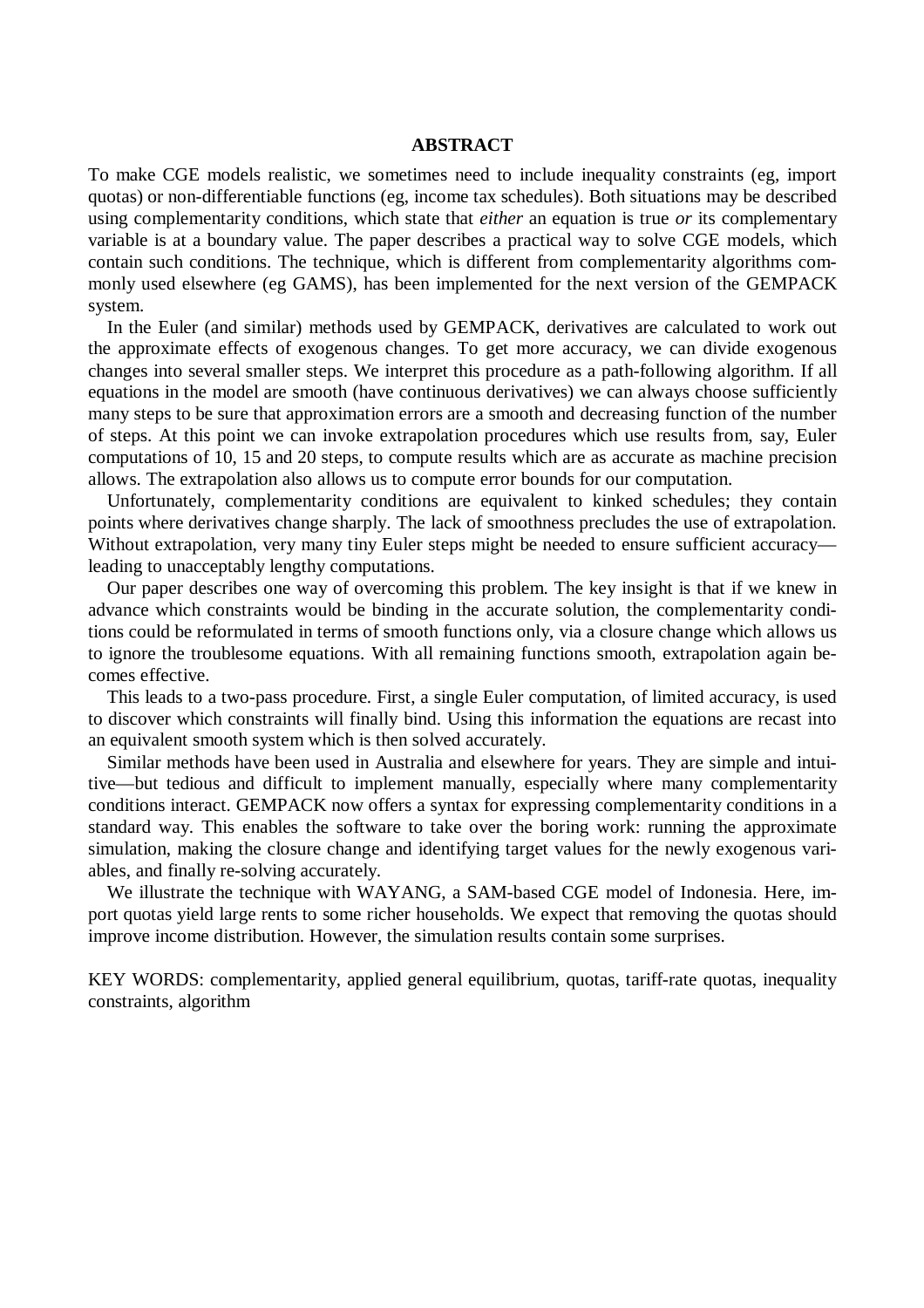# **CONTENTS**

| 1. Introduction                                                                                               | 1  |
|---------------------------------------------------------------------------------------------------------------|----|
| 1.1. How inequality constraints and non-differentiable functions arise in realistic models                    | 1  |
| Complementarity conditions: a standard way to formulate inequality constraints and non-differentiable<br>1.2. |    |
| functions                                                                                                     | 2  |
| 2. The standard GEMPACK path-following algorithm                                                              | 3  |
| 2.1. The Euler approach                                                                                       | 3  |
| 2.2. Why the Euler method is so efficient for CGE models                                                      | 5  |
| 2.3. How extrapolation gives high accuracy at little cost                                                     | 6  |
| 2.4. The Euler technique with a complementarity                                                               | 6  |
| 2.5. Why extrapolation does not work with complementarity conditions                                          | 7  |
| 2.6. Path following a generalized complementarity                                                             | 8  |
| 2.7. If only we knew which constraint would finally bind                                                      | 9  |
| 3. A two-pass method for accurately solving models containing complementarity conditions                      | 9  |
| 3.1. Making the initial approximate simulation more efficient                                                 | 9  |
| Newton corrections to jump back towards the complementarity                                                   | 9  |
| Variable step length to minimize overshooting                                                                 | 10 |
| 3.2. Precursors of the latest GEMPACK implementation                                                          | 11 |
| Try-it-and-see closure swapping                                                                               | 11 |
| Newton-assisted path following in Euler context                                                               | 11 |
| Newton path following in a levels model                                                                       | 11 |
| Specialized ancillary programs to automate closure swapping                                                   | 11 |
| Today: a generalized treatment integral to GEMPACK                                                            | 12 |
| 3.3. Specifying a complementarity in GEMPACK                                                                  | 12 |
| 3.4. How GEMPACK treats complementarities during a simulation                                                 | 14 |
| 4. Illustration from Indonesia: effects on equity of cutting quota rents                                      | 15 |
| 4.1. The WAYANG model                                                                                         | 15 |
| 4.2. The simulation                                                                                           | 16 |
| Summary of closure                                                                                            | 16 |
| 4.3. Results                                                                                                  | 16 |
| 5. Conclusion                                                                                                 | 18 |
| <b>REFERENCES</b>                                                                                             | 18 |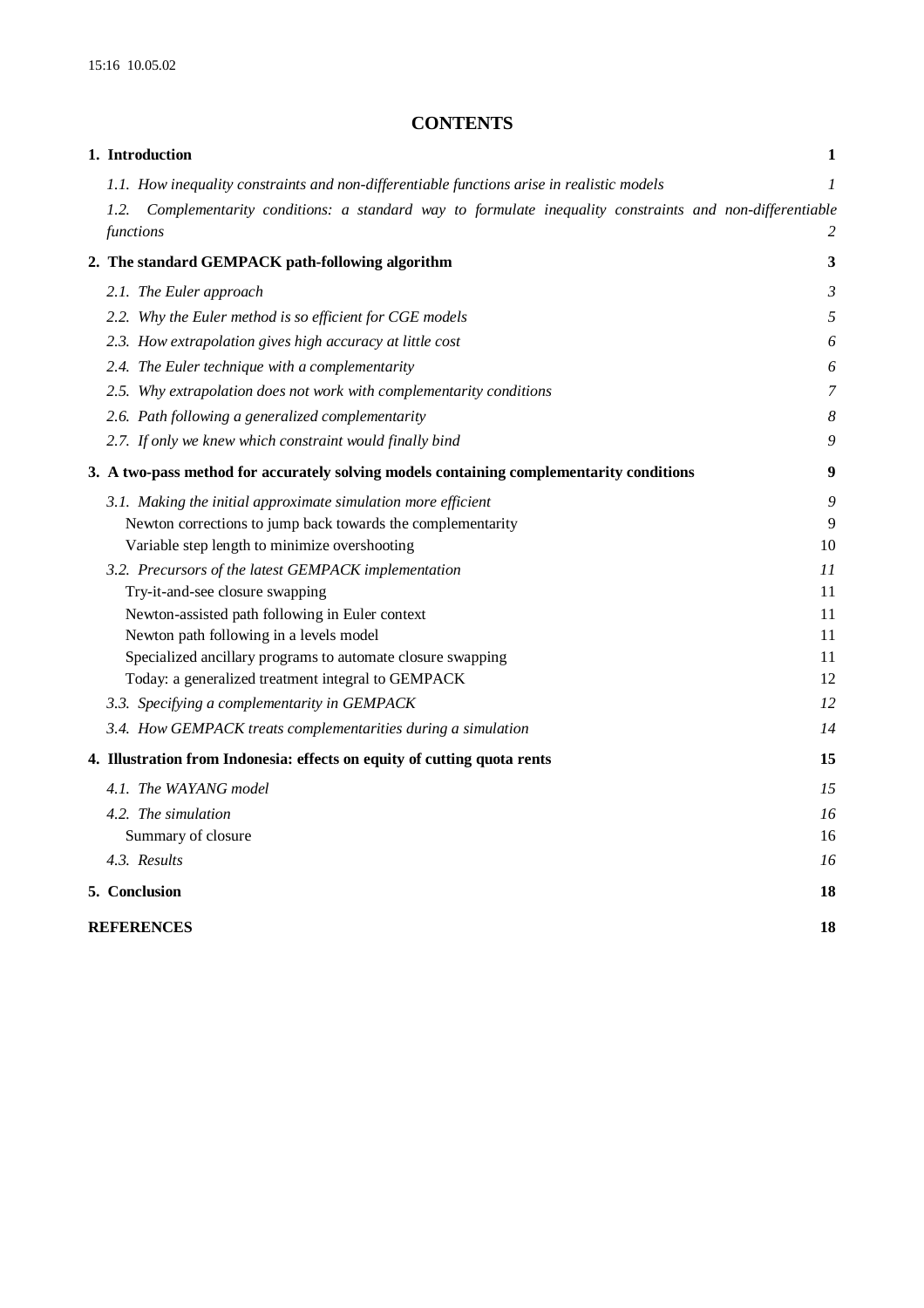# **1. Introduction**

This paper describes how the small-change approach to solving CGE (computable general equilibrium) models may be extended to cater for models containing inequality constraints or nondifferentiable functions. Our algorithm is efficient and robust. In layman's terms, we can say that, like many other algorithms, *when it works*, it works well.

 Too often, however, fine algorithms fail to find solutions. Often, the modeler is to blame. Mistakes in data, equations, or exogenous settings lead to equation systems which are indeterminate or insoluble, thus confounding the best solution methods.

 It may be hard to pinpoint the cause of a solution problem. Error diagnostics can seem unhelpful, especially if they relate to a complex solution algorithm one does not understand. The approach we describe below has a powerful advantage: it is simple and intuitive. The modeler can understand what is going on, and see when (and why) things go wrong. Our exposition aims to highlight this advantage.

 The remainder of the paper is organized as follows. Section 1 shows how inequality constraints may arise in practice and sets out a general definition of a complementarity, which encompasses inequality constraints as well as other non-differentiable functions. In Section 2 we describe the Euler algorithm used by GEMPACK (see Harrison and Pearson, 1996), and show why complementarity conditions reduce its efficiency. Section 3 describes a modified Euler method which efficiently solves models containing complementarities. We list some details of the GEMPACK implementation. Section 4 illustrates the new technique using a CGE model of Indonesia: we simulate the removal of an import quota. We conclude in Section 5.



**Figure 1: Investment related to profit rate**

#### *1.1. How inequality constraints and non-differentiable functions arise in realistic models*

Most of the equations in a typical CGE model are numerically well-behaved, smooth functions with continuous derivatives. Linear relations abound, such as accounting or market-clearing conditions. Common functional forms, such as CES demand functions, yield always-positive input demands, which depend on price ratios, which are also naturally positive. Yet, optimizing behaviour is occasionally bound by non-negativity constraints. For example, in a dynamic model, the desired level of capital may decline too quickly to be accommodated by positive investment. So, for a few periods, capital will be greater than desired and investment will be zero, until depreciation reduces stocks to the desired level. The relation, for some industry, between investment and the rate of profit is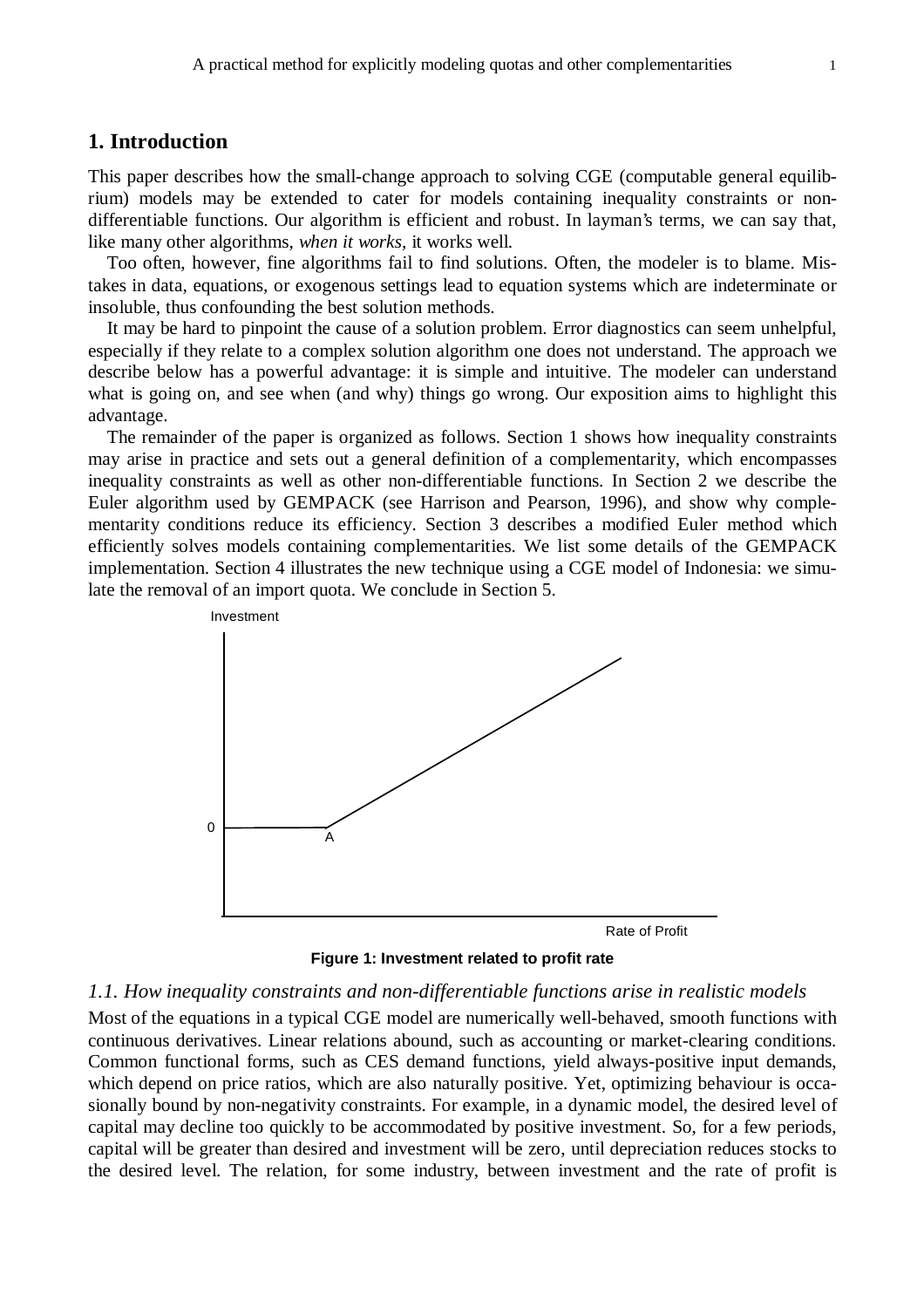shown in Figure 1. The kink—or discontinuous derivative—at point A gives trouble to many equation-solving algorithms.

 More often, kinked relations arise from non-market institutions. For example, a tax schedule, relating income to the rate of income tax, will often be composed of several straight-line segments. Again, import quotas may be interpreted as an implicit tax (quota rent) which cuts in only at a certain level of imports—and increases automatically to constrain import demand to that level. The relation between the implicit quota tariff and import volumes is shown in Figure 2.



**Figure 2: An import quota and associated implicit tariff**

Initially the demand curve  $D^0$  cuts the import supply schedule at A, where volume is below quota and world prices apply. A rightward shift in demand to  $D<sup>1</sup>$  results in a new equilibrium F. Here the user price of imports must exceed world prices to hold demand down to the quota level Q. The difference between world and user prices—or implicit tariff—gives rise to quota rents which will accrue to holders of import licences.

# *1.2. Complementarity conditions: a standard way to formulate inequality constraints and non-differentiable functions*

Relations such as those depicted in Figures 1 and 2 may be described in a standard way using complementarity conditions, which state that **either** an equation is true **or** its complementary variable is at a boundary value. If X is a variable and EXP is an expression, a simple complementarity is often written

 $X \geq 0$  | EXP

which is notation for:

Either  $X > 0$  and  $EXP = 0$ or  $X = 0$  and  $EXP \ge 0$ .

To represent the import quota of Figure 2 we could set:

 $X =$ Quota Tariff

EXP = Q - Import Volume

GEMPACK supports a more general specification of a complementarity:

 $L \le X \le U \perp EXP$ 

meaning that:

(1) Either  $X = L$  and  $EXP>0$ (2) or  $L \le X \le U$  and  $EXP=0$ (3) or  $X=U$  and  $EXP < 0$ .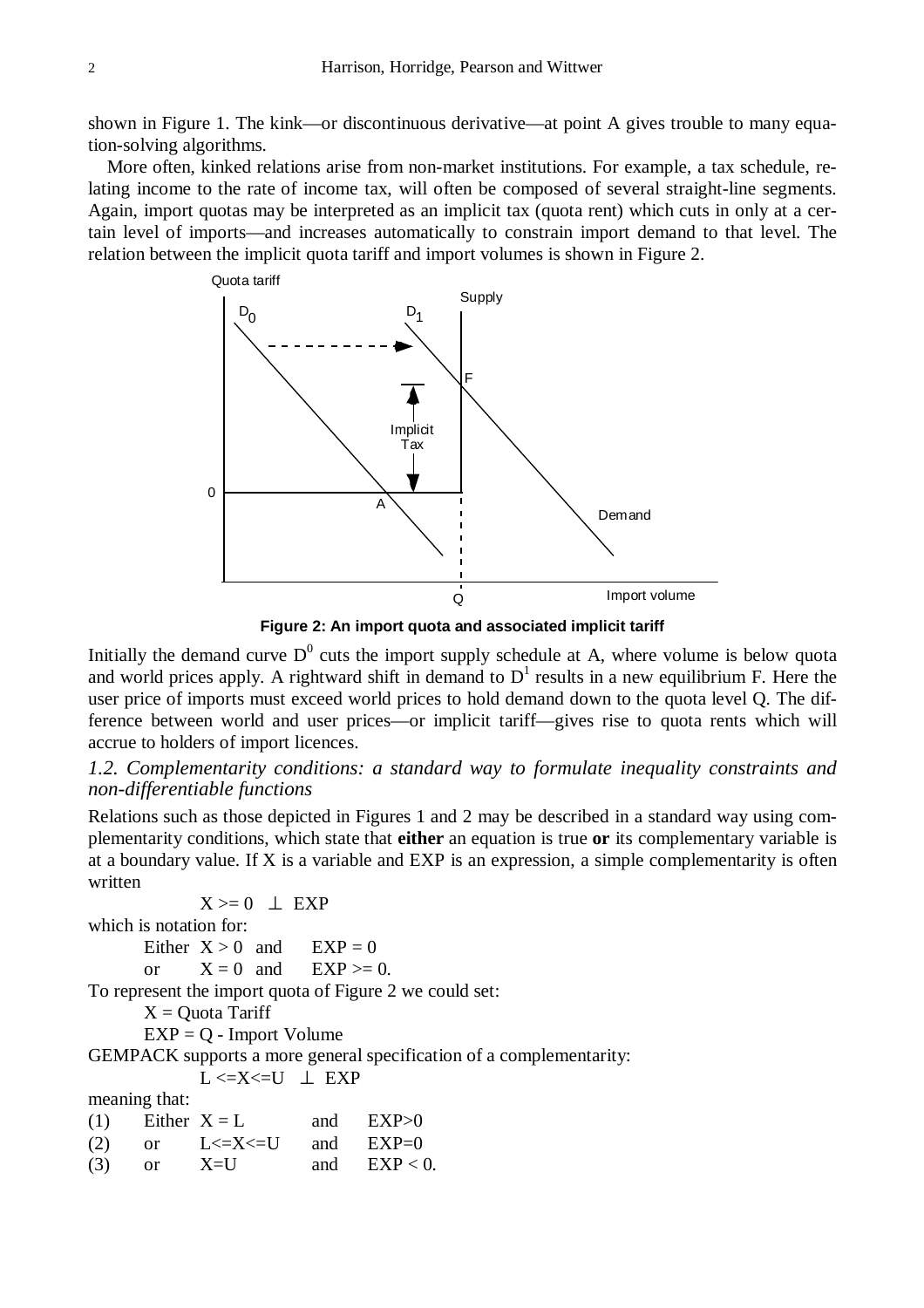If desired, only one of the bounds L or U need be specified. This definition of a complementarity is the same as that used elsewhere (eg, section 5 of Ferris and Kanzow (2000), where they define a Mixed Complementarity Problem).

 Figure 3 depicts a complementarity of this general type as the stepped path UABC. Other model equations are summarized by the sloping line R. The intersection point S is the current solution. According to which of  $(1)$ ,  $(2)$  or  $(3)$  above is true, we say that the complementarity is in one of states 1, 2 or 3: the point S in Figure 3 is in state 2.

 Both R and the complementarity schedule may move as other system variables change. R must be positively sloped to ensure a definite single solution.





# **2. The standard GEMPACK path-following algorithm**

GEMPACK draws on a family of related solution methods, including the Euler, Gragg and midpoint methods of solving initial value problems<sup>1</sup>. Below we briefly describe the Euler method, which is representative of the others. Our aim is to:

- briefly describe how Euler works:
- list some of its advantages, particularly for large and complex CGE models; and
- show how Euler is compromised by complementarity conditions.

These points underpin and motivate Section 3, where we describe a modified Euler approach which can cope with complementarities, whilst retaining the Euler advantages.

# *2.1. The Euler approach*

A typical CGE model can be represented as:

$$
\mathbf{F}(\mathbf{Y}, \mathbf{X}) = \mathbf{0},\tag{1}
$$

where **Y** is a vector of endogenous variables, **X** is a vector of exogenous variables and **F** is a system of non-linear functions. The problem is to compute **Y**, given **X**. Normally we cannot write **Y** as an explicit function of **X**.

 The linearized approach starts by assuming that we already possess some solution to the system, {**Y**0,**X**0}, i.e.,

**. (2)** 

<sup>&</sup>lt;sup>1</sup> See, for example, Pearson (1991), chapter 6 of Atkinson (1989), and chapter 15 of Press et al (1986).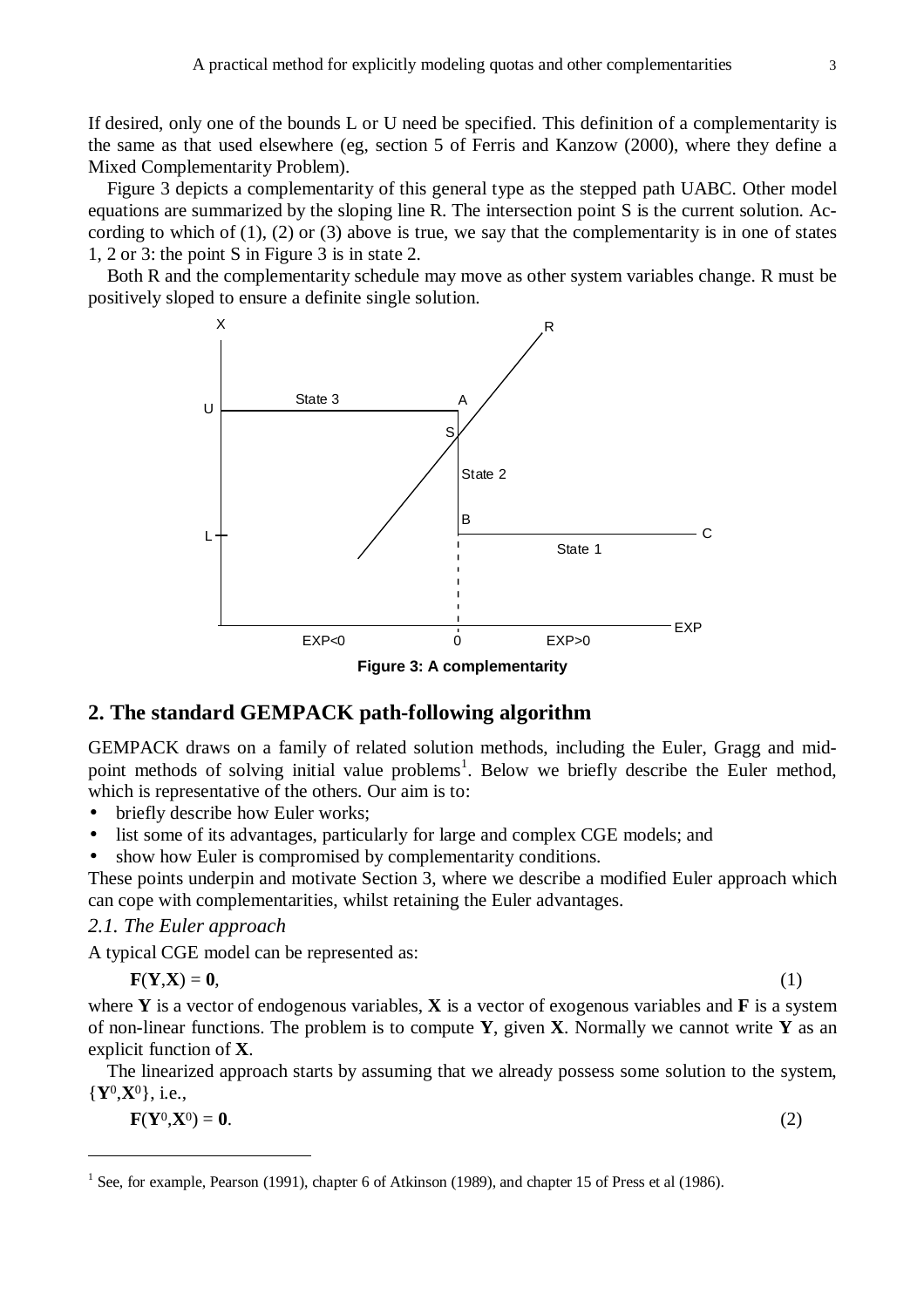With conventional assumptions about the form of the **F** function it will be true that for small changes **dY** and **dX**:

$$
\mathbf{F}_{\mathbf{Y}}(\mathbf{Y}, \mathbf{X})\mathbf{d}\mathbf{Y} + \mathbf{F}_{\mathbf{X}}(\mathbf{Y}, \mathbf{X})\mathbf{d}\mathbf{X} = \mathbf{0},\tag{3}
$$

where  $\mathbf{F}_Y$  and  $\mathbf{F}_X$  are matrices of the partial derivatives of **F** with respect to **Y** and **X**, evaluated at {**Y**0,**X**0}.

 Such systems are easy for computers to solve, using standard techniques of linear algebra. But they are accurate only for small changes in **Y** and **X**. Otherwise, linearization error may occur. The error is illustrated by Figure 4, which shows how some endogenous variable Y changes as an exogenous variable X moves from  $X^0$  to  $X^F$ . The true, non-linear relation between X and Y is shown as a curve. The linear, or first-order, approximation:

$$
dy = -\mathbf{F}_{Y}(\mathbf{Y}, \mathbf{X})^{-1}\mathbf{F}_{X}(\mathbf{Y}, \mathbf{X})dx
$$
 (4)

leads to the 1-step or Johansen estimate  $Y<sup>J</sup>$ —an approximation to the true answer,  $Y<sup>exact</sup>$ .



**Figure 4: Johansen and Euler approximations**

To get more accuracy, we can divide the exogenous change dX into several smaller steps. For each sub-change in X, we use the linear approximation to derive the consequent sub-change in Y. Then, using the new values of X and Y, we recompute the derivative matrices  $F_Y$  and  $F_X$ . The process is repeated for each step. If we use 3 steps (see Figure 4), the final value of Y,  $Y^3$ , is closer to Yexact than was the Johansen estimate  $Y<sup>J</sup>$ . We can show, in fact, that given sensible restrictions on the derivatives of **F**(**Y**,**X**), we can obtain a solution as accurate as we like by dividing the process into sufficiently many steps.

 It is not always true that more steps give more accuracy. In Figure 5, the 1-step (or Johansen) approximation happens to be more accurate than the 3-step result. However, if **F** has continuous derivatives, there will be some minimum number of steps,  $N_{min}$ , beyond which accuracy does always increase with the number of steps. In Figure 5, if we took a large enough number of tiny steps, we would get a solution that was more accurate than the Johansen solution.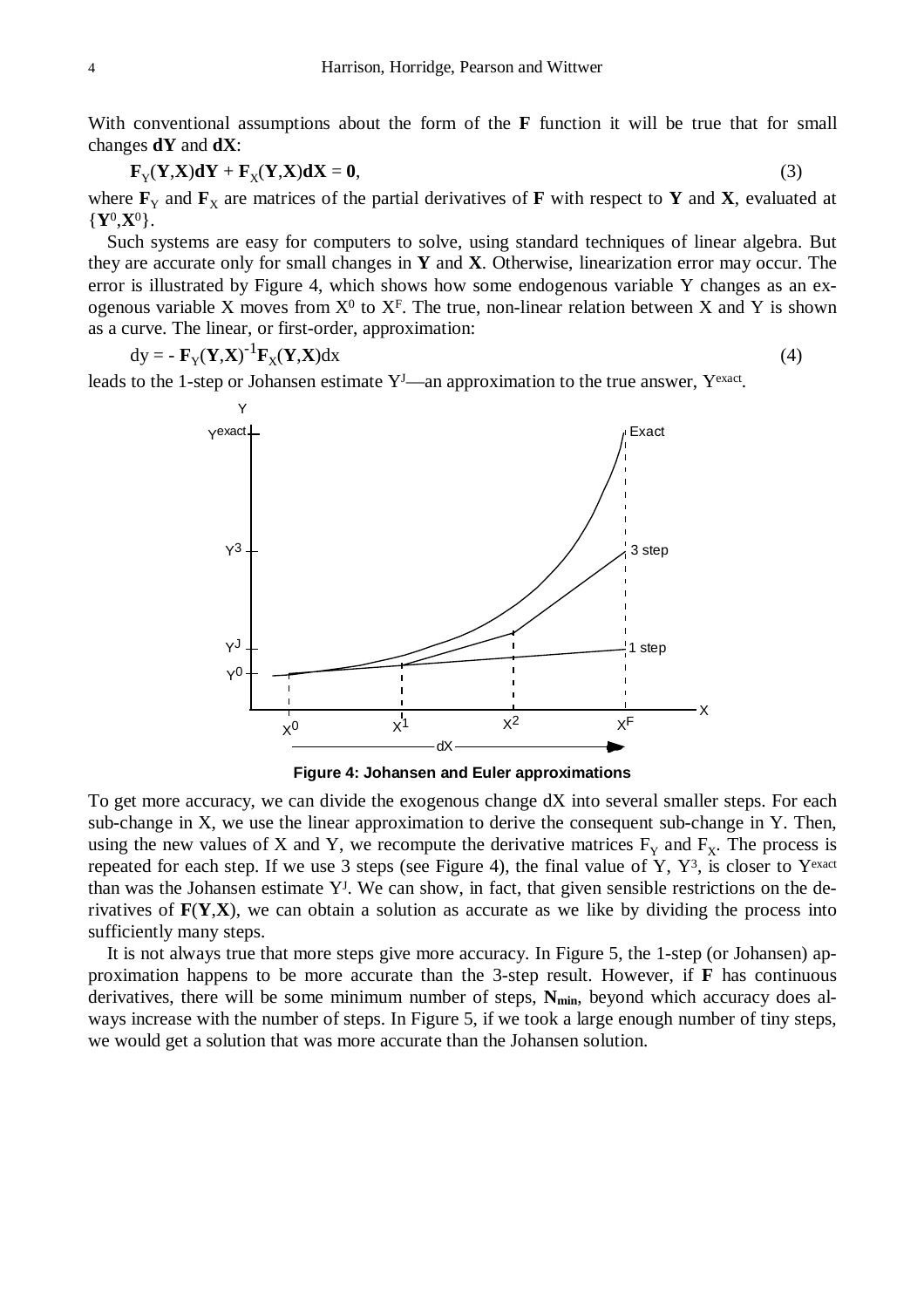![](_page_7_Figure_1.jpeg)

**Figure 5: A few more steps sometimes reduces accuracy**

#### *2.2. Why the Euler method is so efficient for CGE models*

The simple Euler technique described above has limitations as a general-purpose equation-solving technique. It requires an initial solution and wanders away from the solution path. Nevertheless some special properties of CGE models make Euler very attractive:

- (a) For most CGE models, an initial solution is readily available, or can be easily constructed. A CGE database contains tables of values—such as input-output tables, which show expenditures on different commodities by various users—and behavioural elasticities which are often constant. Quantities may be deduced from values *via* an arbitrary choice of physical units—eg, by assuming all prices to be initially unity.
- (b) Most CGE models can be expressed very simply in log-linear form. We can rewrite (3) above as:

$$
G_Y(Y,X)y + G_X(Y,X)x = 0,
$$
\n(5)

where **y** and **x** are vectors of percentage or proportional changes. Models implemented in GEMPACK are usually specified by writing down (5). The formulae for the coefficients G tend to be very simple and quick to compute: most elements of G are simply transaction values from the CGE database. The simplicity derives from various homogeneity properties of CGE models which in turn arise from the irrelevance of the choice of physical or monetary units. As a bonus, casting the equations into the dimensionless percent-change form avoids many of the scaling problems that can plague solution algorithms.

- (c) Unlike Newton or other algorithms incorporating a corrector step, Euler does not require us to compute the vector of values of the original function **F**. This is fortunate, since **F** tends to be more costly to compute than **G**.
- (d) Realistic CGE models tend to be large, often containing millions of (rather simple) equations. Even linear systems of such size are expensive to solve. We must systematically substitute out equations and variables to reduce the system to a manageable size. For a linearized system such as (5) the substitutions can easily be done automatically by software, allowing us to code the model in its simpler, uncondensed, form. Automatic substitution is not generally practical for the original levels system (1); instead, the model must be originally specified in condensed form.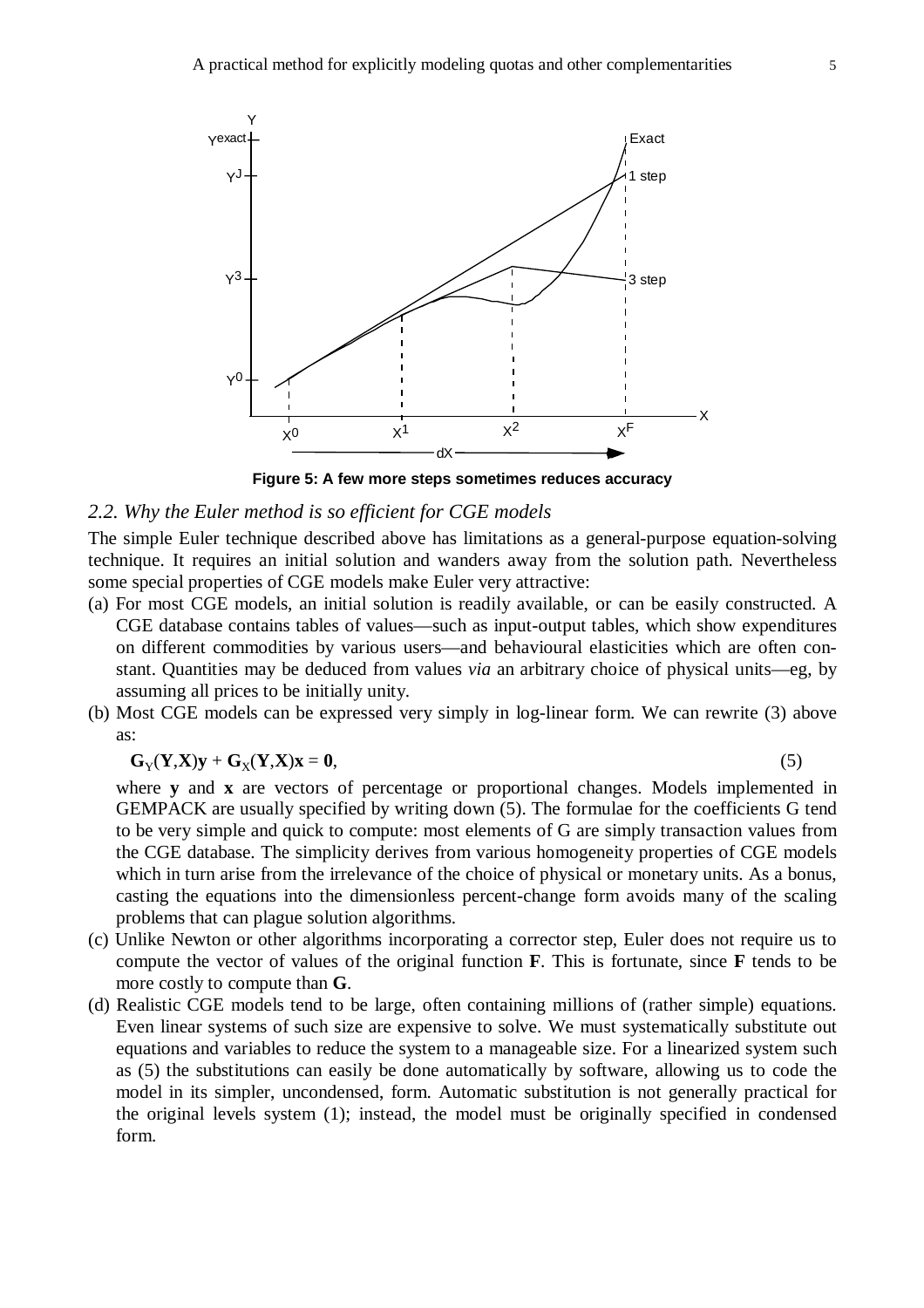For the above reasons, specification<sup>2</sup> in percent-change form and solution using Euler (or related) algorithms are the methods of choice for larger and more complex CGE models. This is the area where GEMPACK predominates.

#### *2.3. How extrapolation gives high accuracy at little cost*

As a rule of thumb, we can double the accuracy of an Euler computation by doubling the number of steps. Still, many steps (and much patience) might be needed to ensure sufficient accuracy. To save time we can invoke extrapolation procedures which use results from, say, Euler computations of 3, 6 and 9 steps, to compute highly accurate results. The extrapolation also allows us to compute error bounds for our computation. The extrapolated result requires  $18$  (=3+6+9) steps to compute but would normally be more accurate than that given by a single 18-step computation. Alternatively, extrapolation enables us to obtain given accuracy with fewer steps. Note that the first, quickest, of the three Euler computations, should have at least  $N_{\text{min}}$  (see section 2.1) steps.

 Actually, 2 Euler computations—say, of 6 and 9 steps—would be enough to compute an extrapolated solution. We do 3 Euler computations (3-6-9) so that we can compare results from the 3-6 extrapolation with those from the 6-9 extrapolation. Such comparisons enable the GEMPACK software to establish (rather conservative) error bounds for the extrapolated solutions. From these error estimates we might conclude that more Euler steps (perhaps 6-9-12) are necessary to obtain a sufficiently accurate solution. Thus extrapolation not only makes results more accurate, but, equally importantly, tells us how accurate they are.

*2.4. The Euler technique with a complementarity*

![](_page_8_Figure_6.jpeg)

**Figure 6: Path-following around a kink**

Figure 6, which is based on Figure 2, shows how we could use the Euler procedure to track a complementarity relation. As in Figure 2, demand is moving right from  $D_0$  to  $D_1$ . In this example we assume that the import supply schedule (shown heavy) does not move. The initial equilibrium is at A. A one-step linear approximation that used the slope at A would lead us to the point E, where volume is well above quota.

 $2^{2}$  Some GEMPACK veterans, long accustomed to writing down their models directly in percent-change form, claim that the spare elegance of log-derivatives yields both aesthetic and conceptual benefits. They feel that they understand CGE models better by thinking in percentage changes. GEMPACK allows the rest of us to specify the model in the levels, or even in a mixture of levels and change equations. The software automatically translates levels equations into change form as part of the solution process.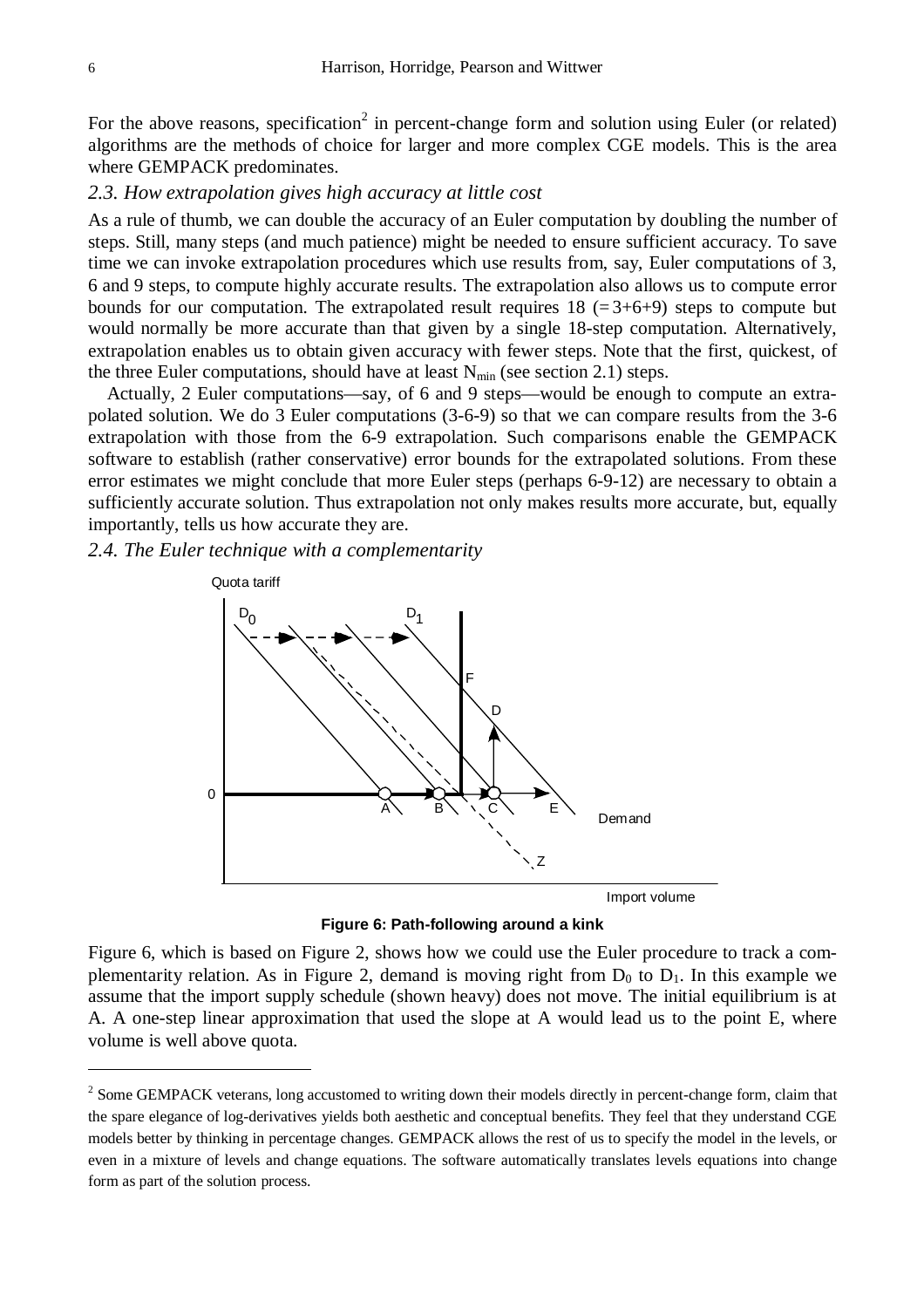A 3-step Euler approximation, which divided the demand shock into 3 equal parts, would follow the path ABCD. The second step, BC, still overshoots the quota, but by less than the one-step approximation E. The CD step follows the slope of the vertical (quota-constrained) part of the import supply schedule. The final result, D, is a better approximation to the true result F, than is the onestep approximation E.

 The Euler procedure requires that we can evaluate derivatives of each equation even for variable values that do not satisfy that equation (eg, in Figure 4 slopes are evaluated at points off the true path). For complementarity equations we must establish a rule to evaluate the slope at points where such equations are not satisfied. The 45-degree dashed line Z indicates this rule. For all points below and left of Z, we assume that the slope of the complementarity is horizontal. For all other points, above and right of Z, we assume that the slope is vertical.

 Inaccuracy in the Euler solution arises from the overshooting in the BC step. Since the amount of overshooting cannot exceed the length of the entire step, it is clear that by subdividing the shock into very many tiny steps, we can reduce the inaccuracy to any desired level. Figure 7 illustrates the relation between more steps and errors: it is generally, but not uniformly decreasing. The dotted curve indicates the maximum possible error; it is proportional to step length. The accuracy of a particular Euler solution will depend on how close is point C in Figure 6 to the kink—a matter of luck. By contrast, for smooth functions we would find that more steps would always lead to more accuracy—at least for step count  $>N_{\text{min}}$ .

![](_page_9_Figure_4.jpeg)

![](_page_9_Figure_5.jpeg)

#### *2.5. Why extrapolation does not work with complementarity conditions*

Figure 7 leads us to a disappointing conclusion. Although Euler can yield accurate solutions in cases like Figure 6, we cannot use extrapolation. The reason is that, however large is the number of steps, N, we cannot be sure that N+M steps will yield a more accurate solution. That is, the number  $N_{\text{min}}$  mentioned above may not exist (as it must when functions are smooth). Without extrapolation, very many tiny Euler steps might be needed to ensure sufficient accuracy—leading to unacceptably lengthy computations. Furthermore, extrapolation is needed to provide the error bounds which reassure us that we have done enough Euler steps to get a solution sufficiently accurate for our purpose.

 The rest of the paper explains our key innovation: a way to recover the useful extrapolation capability even in the presence of complementarity conditions.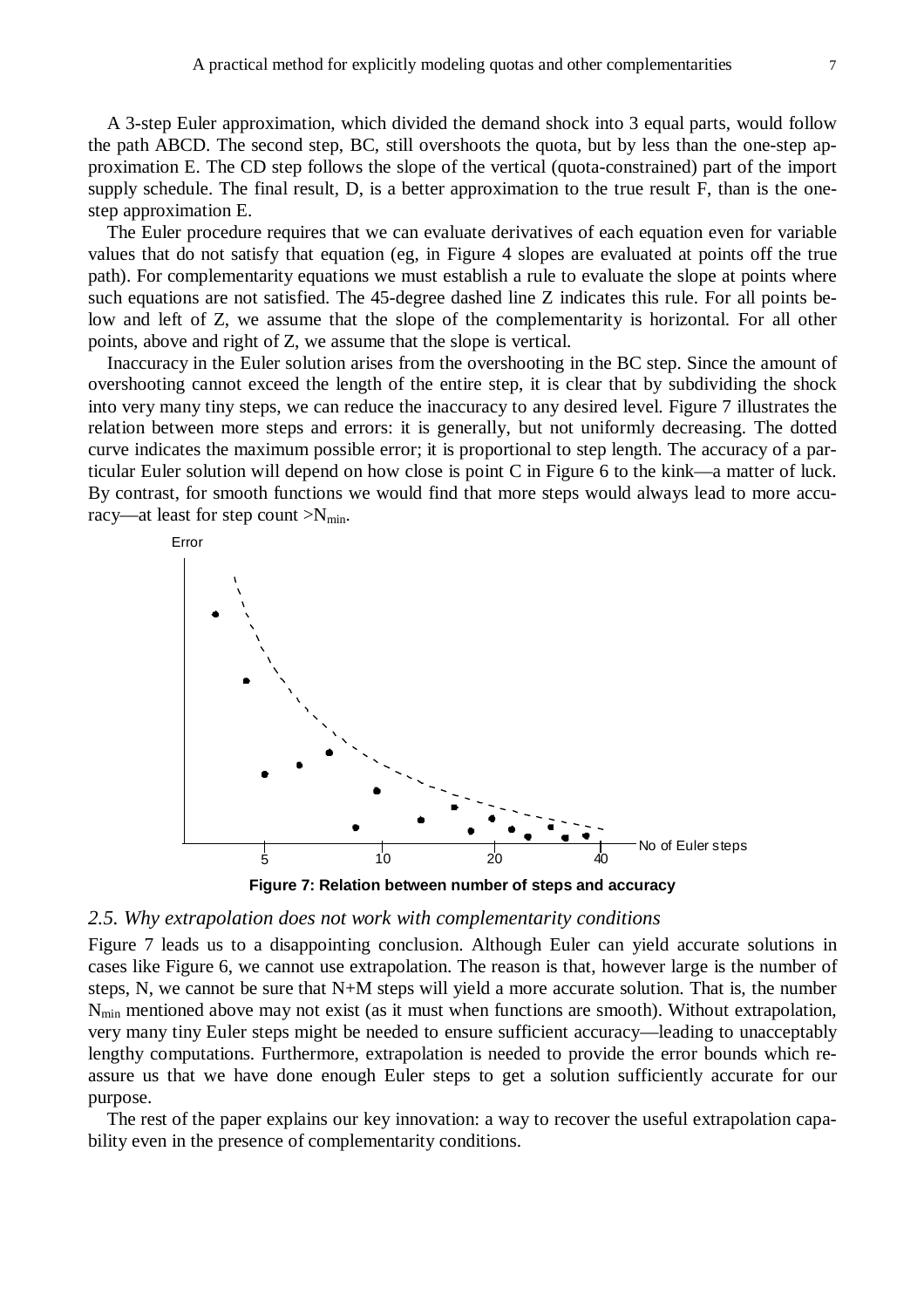#### *2.6. Path following a generalized complementarity*

Figure 8 is akin to Figure 6, but shows how a 6 step Euler could approximately solve a more general complementarity, depicted by the stepped line UC. The initial solution, A, is where UC crosses the curve QQ (representing the rest of the model). A is in state 1: X is at its lower bound L and the complementary expression EXP is positive. As a result of some shock to the system, QQ moves to the left, causing EXP to decrease and eventually become negative. This causes X to increase, eventually reaching point B which is in state 3: X is at its upper bound U and the complementary expression EXP is negative. Along the way the algorithm passes through state 2, where EXP=0 and L<X<U. The dotted diagonal lines divide the plane into 3 zones corresponding to the three states. As in Figure 6, inaccuracies arise when a zonal boundary is crossed, due to overshooting.

![](_page_10_Figure_3.jpeg)

**Figure 8: Tracking a generalized complementarity**

![](_page_10_Figure_5.jpeg)

**Figure 9: It's easier to ignore the complementarity**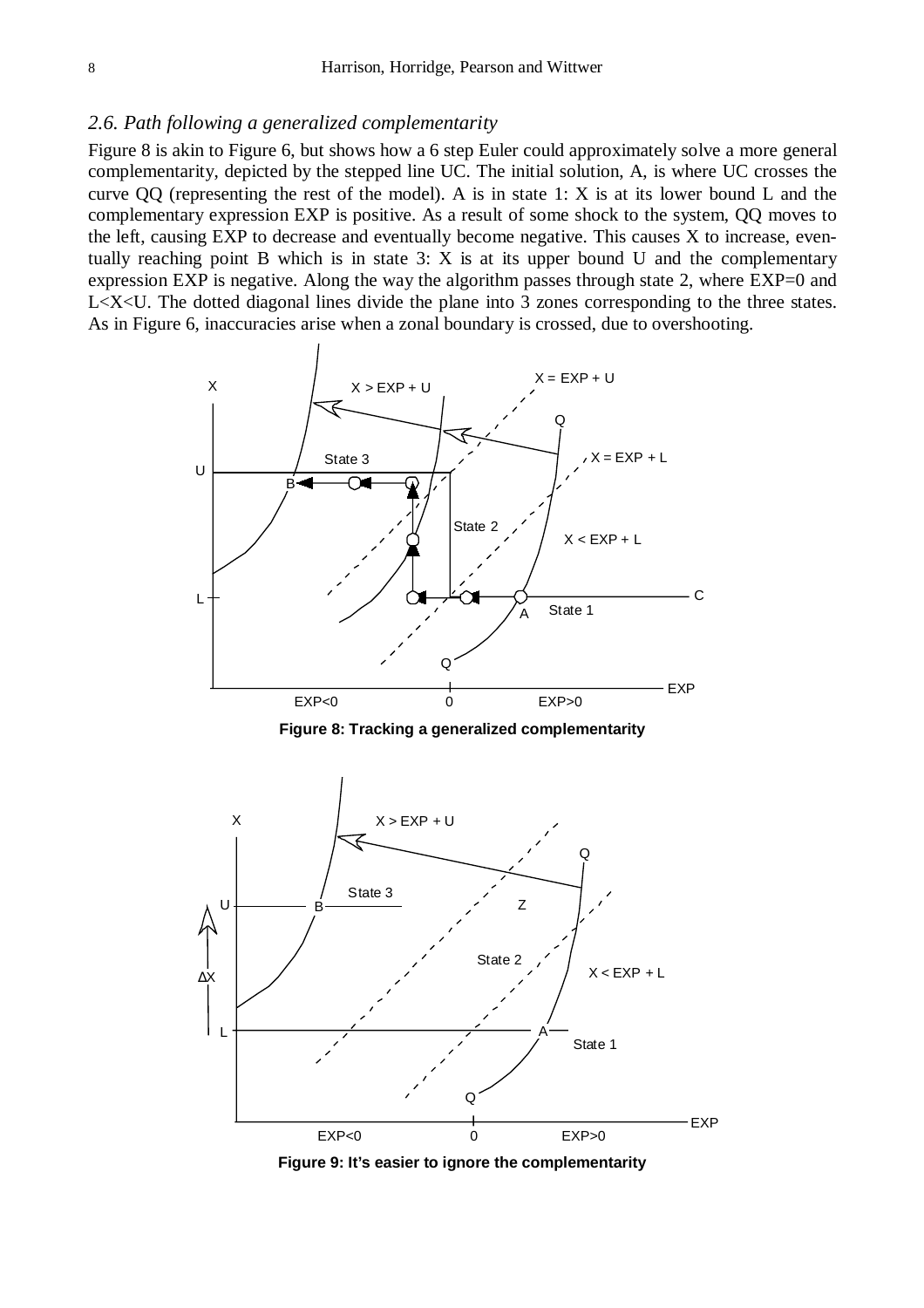#### *2.7. If only we knew which constraint would finally bind*

The complexity of Figure 8 would be greatly reduced if we happened to know in advance in which state the complementarity condition would end up. Figure 9 represents this fortunate situation. Since we know we start in state 1 (X=L) and end in state 3 (X=U) we can drop<sup>3</sup> the complementarity condition and instead exogenously shock X by an amount U-L.

 By dropping the complementarity condition, we can again claim that our equation system consists only of smooth curves, and so restore the desirable extrapolation properties of the Euler procedure: efficiency, accuracy, and known error bounds.

 Figure 9 still includes the dotted lines which divide the plane into the 3 states of the complementary. Their continued presence emphasizes that, after Euler extrapolation, we can test our assumption about the final state of the complementarity. Point B, the accurate solution, is indeed in State 3 (X=U and EXP<0). If instead we had arrived at point  $Z$  (in state 2), our initial assumption (that we end in state 3) would be proved wrong.

# **3. A two-pass method for accurately solving models containing complementarity conditions**

Following the method suggested above, GEMPACK now uses a two-pass method to accurately solve models containing complementarity conditions:

- (1) *The approximate simulation:* A single Euler computation, of limited accuracy, is used to discover which constraints will finally bind. This computation follows the pattern of Figure 8.
- (2) *The accurate simulation:* Using the results from (1) to predict which constraints will finally bind, we can **replace** each complementarity condition with one of the equations:
	- $X=U$ ,
	- X=L, or
	- $EXP = 0.$

The modified system has continuous derivatives and so can be accurately solved using standard GEMPACK methods. The software automatically sets up and runs both simulations as a single job.

 It is of course conceivable that, after solving the modified system (2) accurately, we discover that not all complementarity conditions are satisfied. That is, the initial simulation (1) might wrongly predict the final state of some complementarities. In that case, (1) must be repeated with increased accuracy (ie, more steps). If we take "enough" steps at stage (1), we can be sure of correctly predicting the final state of all complementarities. And, as stressed earlier, the results of the accurate simulation (2) allow us to test whether the initial prediction is true.

*3.1. Making the initial approximate simulation more efficient*

Cases can be constructed in which the Euler path-following approach of Figure 8 would require a very large number of equal tiny steps to correctly predict the final state. This is more likely if (a) several complementarity conditions interact and (b) some complementarities change state very close to the end of the solution path. To improve efficiency in such cases, GEMPACK makes two modifications to the basic Euler procedure:

*Newton corrections to jump back towards the complementarity*

These are illustrated in Figure 10. After each Euler step, a Newton correction term is used to force the solution path back onto the appropriate branch of the complementarity condition. Suppose the path led us to point H. Here  $X > EXP+U$ , so that we are in state 3, where X ought to = U. But in fact X>U, due to overshooting. For the next Euler step, the complementarity is represented in change form by the equation:

 $\Delta X = U - X$ 

 $3$  The complementary is "dropped" by endogenizing a switch variable in that equation. See section 3.4 below.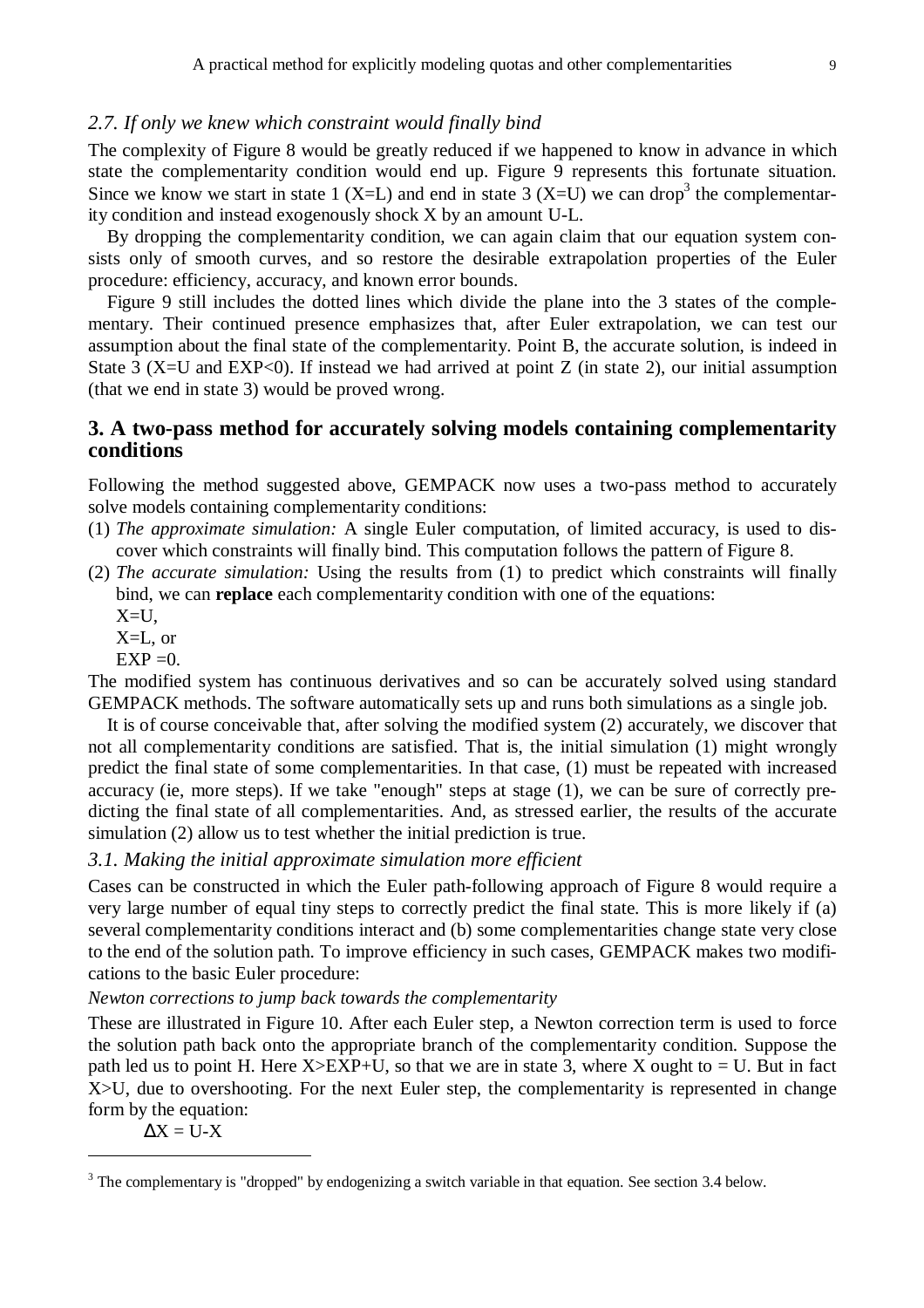where the RHS is evaluated at H. The effect is that the path jumps back towards  $X=U$ , correcting for previously-generated errors.

![](_page_12_Figure_2.jpeg)

**Figure 10: Newton corrections**

# *Variable step length to minimize overshooting*

Normally, each Euler step is of equal length—more precisely, the ordinary change in each exogenous variable is equally apportioned between steps. Before taking such a step it is not hard to compute whether that step will change the state of any complementarity. Indeed, we can modify the length (but not the direction) of the planned step in such a way that *at most one* complementarity will *only just* change state. This is illustrated in Figure 11, where, for clarity, Newton correction terms are not shown.

![](_page_12_Figure_6.jpeg)

**Figure 11: Variable step length**

The effect of the variable step length is to minimize overshooting. Combining this with the Newton correction described previously, we ensure that that our solution path in the first, approximate,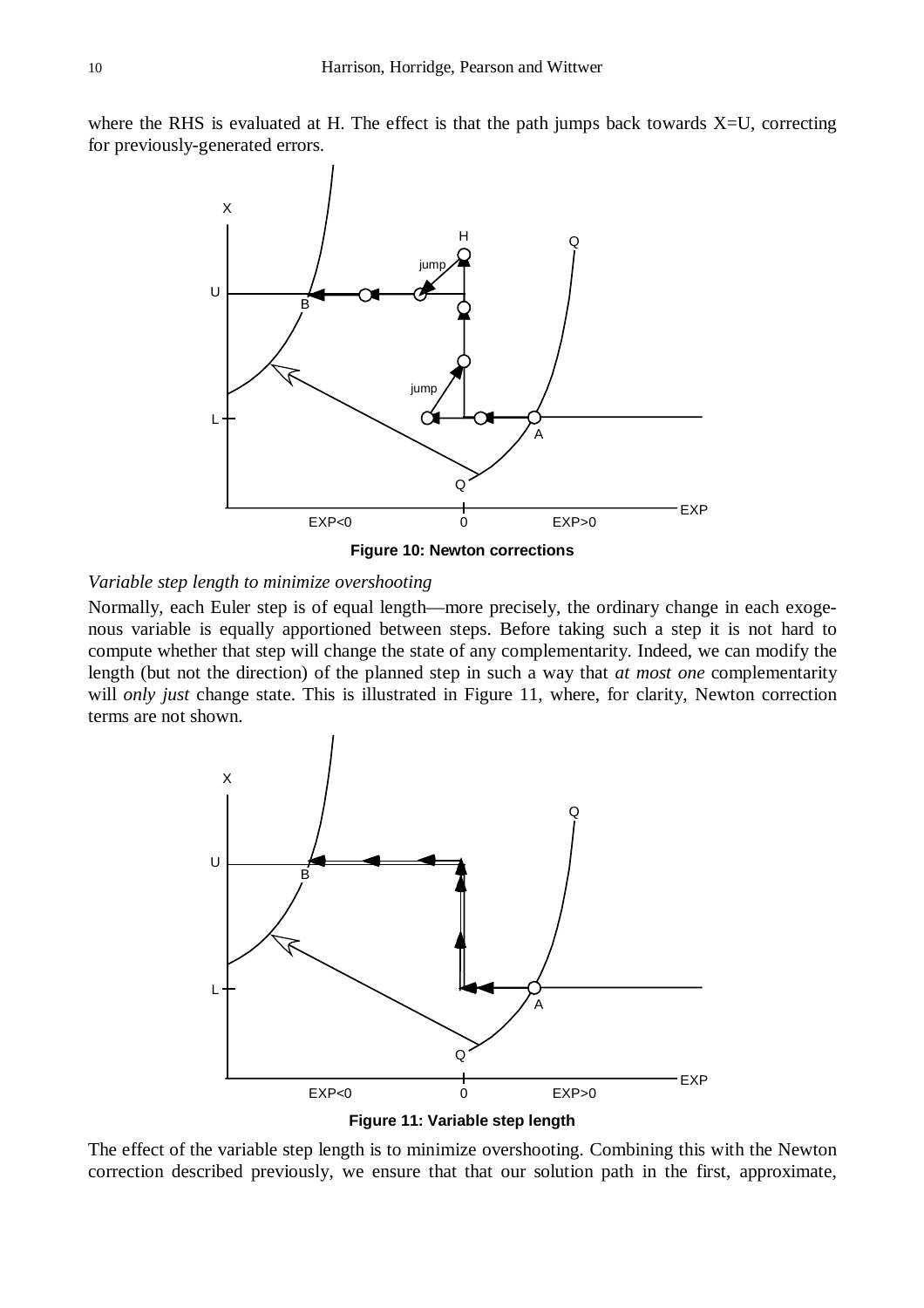simulation hugs complementarity equations very closely indeed, so enabling our prediction of their final state to be remarkably accurate.

# *3.2. Precursors of the latest GEMPACK implementation*

The approach described in this paper has evolved over a number of years, through several stages:

#### *Try-it-and-see closure swapping*

This approach has been used to simulate import quotas. It is based on Figure 9, but uses the initial state of all complementarities as a first predictor of their final state.

 We first run a simulation which assumes that all import quotas remain in their current state. Where the quota is binding, we exogenize the import volume and endogenize the corresponding tariff; elsewhere the tariff is exogenous and the import volume adjusts. The results of this first simulation are analysed to see if the post simulation data is consistent with the original assumptions. For example, we would check to see if endogenous import levels were still below quota. If not, the closure (choice of exogenous variables) is adjusted, newly exogenous variables are set to the appropriate levels (eg, import volumes are set to quota values), and the simulation is repeated.

 The whole process is repeated until the closure and exogenous settings are consistent with the post-simulation data. Past versions of GEMPACK offered no assistance in the necessary processing of simulation results, and consequent adjustment of exogenous settings. All this was laboriously done by hand.

 In spite of these disadvantages the approach is practical where few complementarities change state, as might be the case in analyzing trade policy with a single-country model. Usually, during simulations of this type, only a small number of quotas either start or stop binding.

 Where a large number of complementarities both interact and change state, many closure changes will be needed, and the method becomes hopelessly laborious. This might occur, for example in a multi-country model which included many bilateral export and import quotas. In such a case, there is no guarantee that the iterative procedure just described would ever converge.

#### *Newton-assisted path following in Euler context*

Malakellis (2000) constructed a multi-period dynamic CGE model. He used a method akin to Figure 10 to implement non-negativity constraints on investment. A large number of Euler steps had to be used to ensure sufficient accuracy, since there was no second "accurate" simulation. GEMPACK at that time offered no special support for complementarities, so it was necessary to include the complementarity in the model in differential form—leading to model code that was hard to follow.

# *Newton path following in a levels model*

Horridge et al (1993) constructed a many-period model of water supply and demand which featured many interlocking complementary constraints, derived from constrained optimization problems. The model was specified and solved in the levels, not using GEMPACK, and used a modified Newton approach which incorporated the variable step lengths of Figure 11. Since Newton corrections were applied to every equation, accurate results could be obtained without extrapolation. Using this approach, results could be obtained in minutes or hours which had previously taken days to compute using MINOS (Murtagh and Saunders, 1987).

#### *Specialized ancillary programs to automate closure swapping*

The two-pass method suggested here (approximate simulation to find final state of complementarities, followed by accurate simulation with complementarities omitted) was used by Bach and Pearson (1996) to implement import quotas in the GTAP model. Later Elbehri and Pearson (2000) used similar techniques to treat tariff-rate quotas. Ancillary programs were used to automate the sequence of closure swapping and shock calculation that are needed when quotas change state. Apart from these ancillary programs, no special changes to GEMPACK software were needed. The implementation and explanation were aimed at particular problems (quotas in GTAP) and were not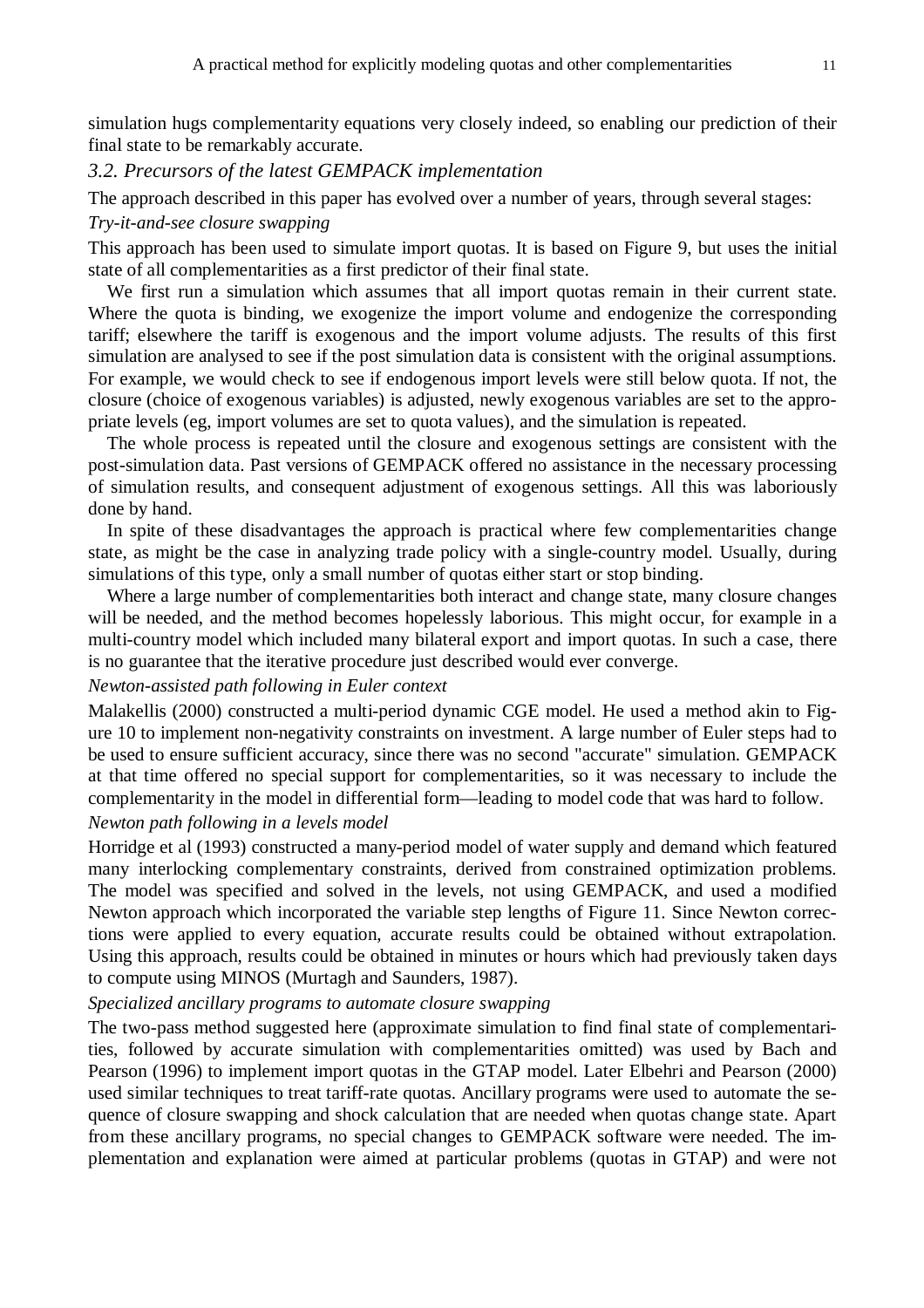especially transparent to the modeler. Newton corrections (as in Figure 10) were used but not variable step lengths (as in Figure 11).

 The diagrams used by Elbehri and Pearson to explain tariff rate quotas bore a strong resemblance to Figures 8 and 9. Eventually it was realized that their approach could be generalized to other complementarities.

#### *Today: a generalized treatment integral to GEMPACK*

The approach now implemented in  $GEMPACK<sup>4</sup>$  refines and extends the Elbehri-Pearson method just described. The new features are:

- additions to the TABLO language used by GEMPACK. These allow generalized complementarities to be specified clearly and compactly.
- replacement of the Elbehri-Pearson ancillary programs by equivalent routines which are now a standard part of GEMPACK. The new routines require no special setting-up or control by the modeler and issue better diagnostics.
- improvement of the Elbehri-Pearson algorithm by using a variable step length to make the initial, approximate simulation more efficient.

#### *3.3. Specifying a complementarity in GEMPACK*

Figure 12 contains a fragment of TABLO code<sup>5</sup> showing how a complementarity may be set up in GEMPACK. The code implements the import quotas which feature in the simulation described in the next section. The complementarity itself occupies only the last two lines of the excerpt—the preceding lines are background material which we now explain.

```
Set COM # commodities #(C1-C27);
File MDATA # data file #;
Coefficient
(all,c,COM) V0CIF(c) # Ex-duty value of imports of good c #;
Read V0CIF from file MDATA header "POQU";
Variable
(All,c,COM) XIMP_QUOTA(c) # import volume quotas #;
(All,c,COM) XIMP_RATIO(c) # ratios of import volume to import volume quota #;
(All,c,COM) TIMP_QUOTA(c) # EXTRA power of import tariff due to import quota #;
(All,c,COM) X0CIF_L(c) # Level of import quantity #;
Read TIMP_QUOTA from file MDATA header "POQU";
Read XIMP_RATIO from file MDATA header "MVQ";
Formula
(Initial)(All,c,COM) X0CIF_L(c)= V0CIF(c);
(Initial)(All,c,COM) XIMP_QUOTA(c) = X0CIF_L(c)/XIMP_RATIO(c);
 Equation E_XIMP_RATIO
  (All,c,COM) XIMP_RATIO(c)*XIMP_QUOTA(c) = X0CIF_L(c);
Complementarity (Variable = TIMP_QUOTA, Lower_Bound = 1)
   IMPQUOTA (All,c,COM) 1 - XIMP_RATIO(c);
```
#### **Figure 12: A complementarity specified in GEMPACK**

<sup>&</sup>lt;sup>4</sup> GEMPACK Release 8.0, publicly available late 2002, incorporates these features. It is currently in beta test stage.

 $<sup>5</sup>$  The example code uses the levels dialect of GEMPACK: the variables and equations are all in the levels.</sup>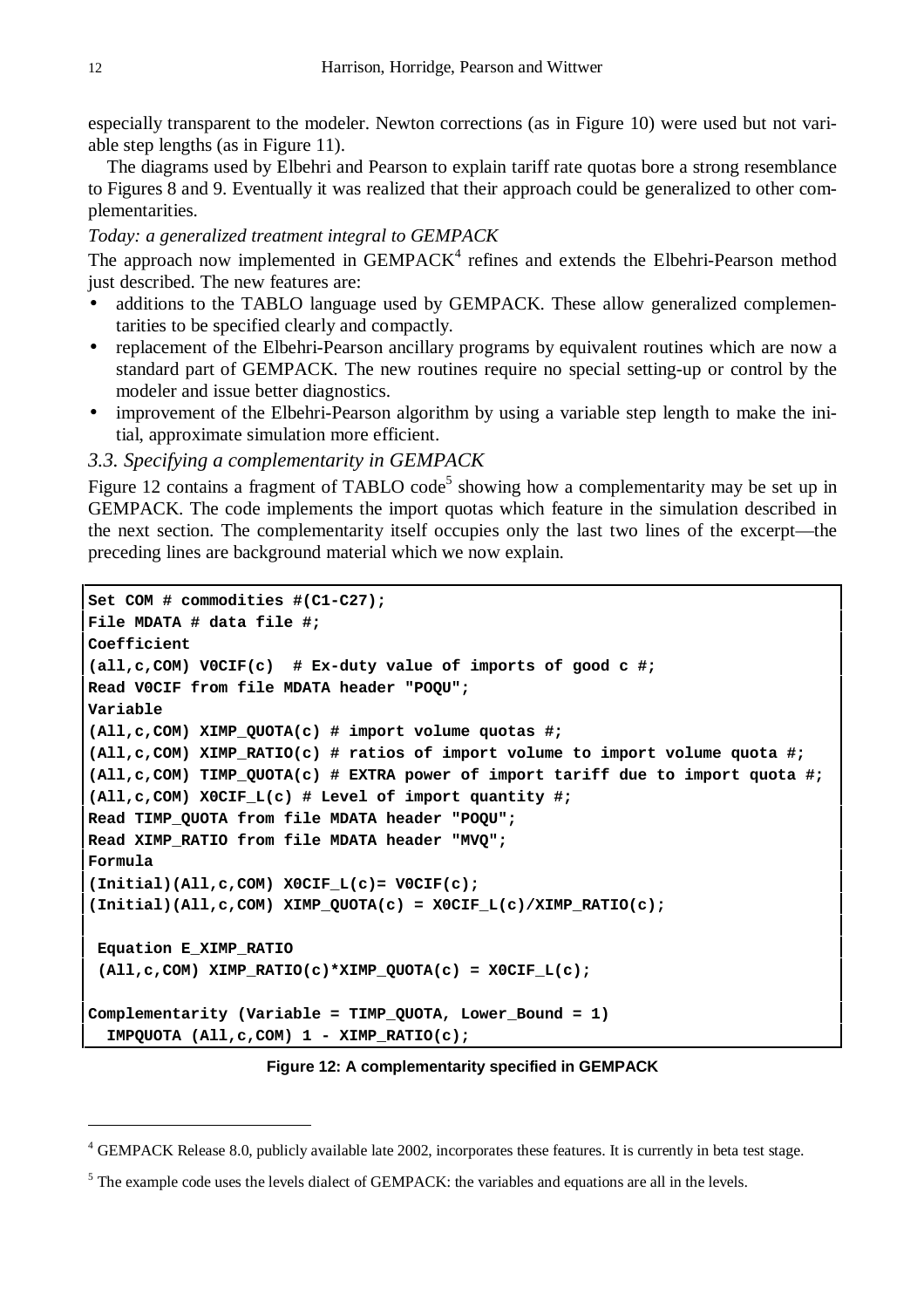The example is of a simple import quota where an implicit tariff, TIMP\_QUOTA, is used, if necessary, to restrain import demand to the quota level. In principle, a separate quota may be applied to each commodity—so Figure 12 implements a vector of complementarities indexed over the set COM.

 V0CIF, the value of imports, is read from file. We take the initial price of imports to be unity (ie, we measure imports in base-period-dollars-worth). This allows us to initially set the volume of imports, X0CIF\_L, to equal V0CIF.

Two variables are mentioned in the complementarity statement, both of them ratios:

- XIMP\_RATIO is the actual import volume expressed as a fraction of the quota level; it has an upper bound of 1.
- TIMP\_QUOTA is the ratio of the user price (inclusive of implicit tariff) to the border (ex-tariff) price; it has a lower bound of 1.

Although not required by GEMPACK, the ratio form ensures that both constraint variables have values of the same order of magnitude (around 1). This avoids potential scaling problems—in Figure 8, the 45-degree slope of the dotted lines separating states 1, 2 and 3 presumes that the axis variables are measured on similar scales.

The quota complementarity should be in one of two states:

- (A) quota not binding: XIMP\_RATIO<1 and TIMP\_OUOTA=1
- (B) quota binding:  $XIMP \ RATIO=1$  and TIMP  $QUOTA>=1$

Initial values for both variables are read from file, enabling GEMPACK to check that the complementarity is initially in one of these two states—or post a warning message

 Since the quota has only two states (binding or not), we can simplify the generalized complementarity:

|                                |  | (1) Either $X = L$ |     | and $EXP>0$     |  |  |
|--------------------------------|--|--------------------|-----|-----------------|--|--|
| (2)                            |  | or $L < = X < = U$ |     | and $EXP=0$     |  |  |
|                                |  | $(3)$ or $X=U$     |     | and $EXP < 0$ . |  |  |
| by dropping the upper bound U: |  |                    |     |                 |  |  |
|                                |  | (1) Either $X = L$ | and | EXP>0           |  |  |

| (2) | $L < = X$ | and $EXP=0$ |
|-----|-----------|-------------|

To get the GEMPACK statement IMPQUOTA (the name of the complementarity, used to identify it in diagnostic messages):

```
Complementarity (Variable = TIMP_QUOTA, Lower_Bound = 1)
```

```
 IMPQUOTA (All,c,COM) 1 - XIMP_RATIO(c);
```
we set:

X to TIMP\_QUOTA

L to  $1$ 

and EXP to 1 - XIMP RATIO,

so that conditions (1) and (2) above become:

(1) Either TIMP\_QUOTA = 1 and 1 - XIMP\_RATIO>0 (quota not binding) (2) or  $1 \leq TIMP \_QUOTA$  and  $1 - XIMP \_RATIO = 0$  (quota binding)

which are the same as conditions (A) and (B) above.

We could equally set X=XIMP\_RATIO (this time with *upper* bound 1), and so write:

```
Complementarity (Variable = XIMP_RATIO, Upper_Bound = 1)
```
 **IMPQUOTA (All,c,COM) TIMP\_QUOTA(c) - 1;**

Indeed we can normally write down two-state complementarities in several different ways. With three-state complementarities we will have less choice, because of an asymmetry: the variable X has two boundary values,

 $L \le X \le U$  (L and U may be constants or other levels variables) while the expression EXP always has the single "special" value of zero.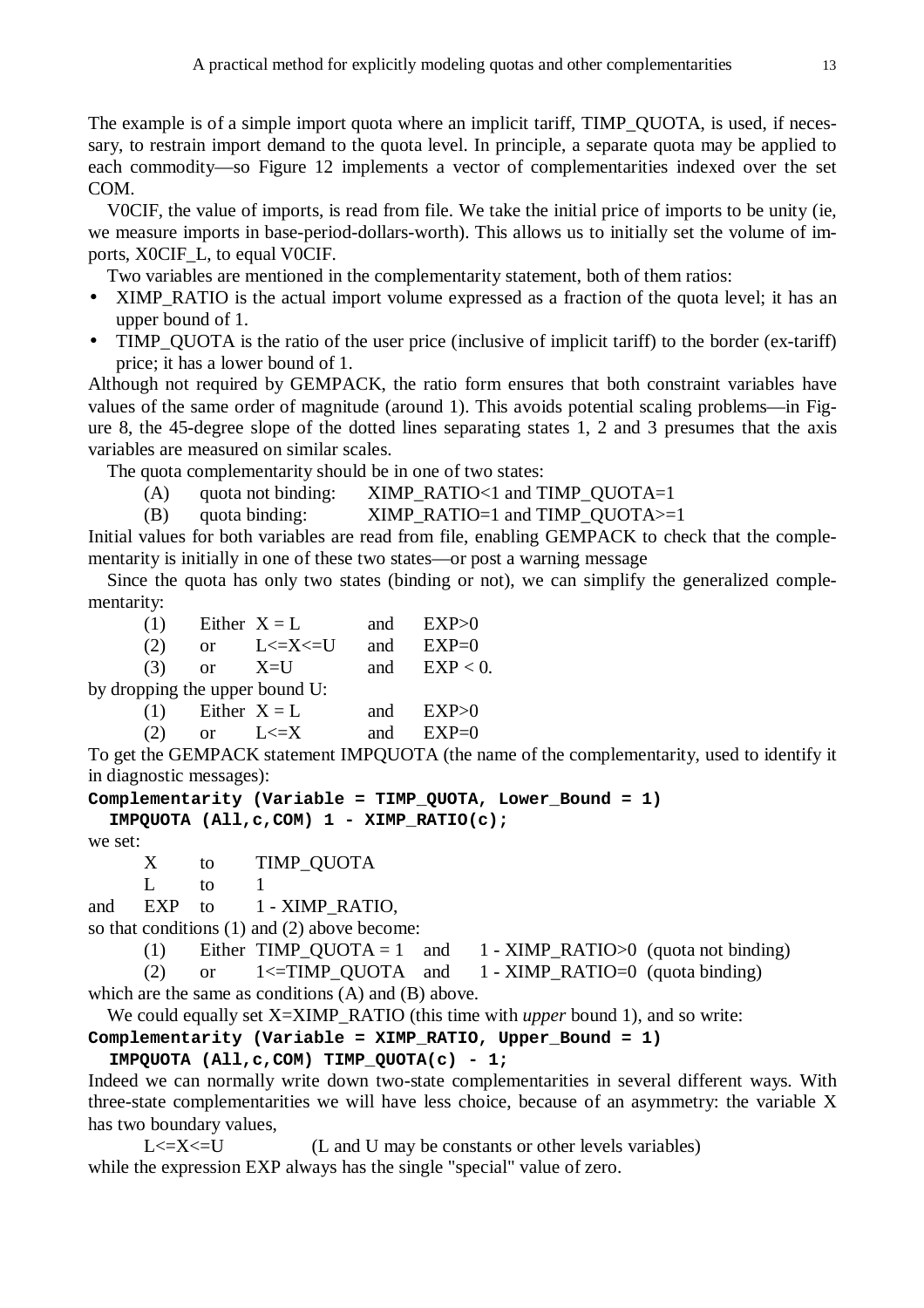Figure 12 omits the code specifying the rest of the model. Amongst much else, the omitted code:

- sets the user price of imports to the product of the CIF price and TIMP\_QUOTA,
- sets demand for imports to be a negative function of the user price, and
- assigns the revenues (quota rents) arising from the quota tariff to a model agent (rich households—see below).

The first two conditions above ensure that the quota complementarity will have a unique and definite solution (ie, that the R schedule in Figure 3 has positive slope).

# *3.4. How GEMPACK treats complementarities during a simulation*

Apart from adding appropriate statements to the model specification, as shown in Figure 12, the modeler does not need to take any special action to solve models containing complementarities. From the user's viewpoint, simulations are run and results are reported in the normal way.

 GEMPACK, however, if it detects that a model contains complementarities, sets up and runs the two simulations (first approximate, then accurate) described above. This section provides some details of that process.

Each complementarity<sup>6</sup> is translated into computer code that evaluates  $X$ ,  $L$ ,  $U$ , and EXP at the start of every step of a multi-step computation. The evaluations enable the GEMPACK program to determine the state of the complementarity as shown in the first two columns of the table below (see also Figure 8):

| if $X > U + EXP$      | state 3 | $X = U$   | EXP < 0   |
|-----------------------|---------|-----------|-----------|
| else if $X < L + EXP$ | state 1 | $X = L$   | EXP > 0   |
| else                  | state 2 | L < X < U | $EXP = 0$ |

Having established the state of each complementarity, the program then checks if it is true—that is, whether the conditions in the last two columns of the table above do indeed hold. If they do not hold, the solution algorithm must have wandered away from the complementarity—signalling the need for a Newton correction to be applied.

 For the initial, approximate Euler computation, the program adds to the linearized equation system one of the following three equations for each complementarity, according to its state:

| if $X > U + EXP$      | $\Delta X + [X-U] = \Delta Q$   | state 3 |
|-----------------------|---------------------------------|---------|
| else if $X < L + EXP$ | $\Delta X + [X-L] = \Delta Q$   | state 1 |
| else                  | $\Delta EXP + [EXP] = \Delta Q$ | state 2 |

In the above change equations, the genuine variables are marked by the  $\Delta$  symbol. The other terms (in square brackets) are constants evaluated from the values of X, L, U, and EXP at the start of the current step. Notice that if the complementarity was true, the square bracket term for the corresponding state would be zero. Otherwise, the square bracket terms implement the Newton corrections shown in Figure 10.

The RHS variable ∆O is a switch variable created automatically by the system. For each complementarity there is one such variable, which appears only in the associated linear equation. During the initial, approximate computation the ∆Q variables are held exogenously at zero (this switches the equation on). ∆EXP is another "automatic" change variable; one is created by the system for each EXPpression. ∆EXP and ∆X must be endogenous during this first computation.

 The program's log file will contain a great deal of information about the state and truth of each complementarity at each step of the computation. In particular, it highlights any changes of state. The log also shows when step length has to be shortened to avoid overshooting (see Figure 11).

<sup>&</sup>lt;sup>6</sup> In the discussion below, we use "complementarity" to refer to individual complementarity conditions. As we saw in Figure 12, a single GEMPACK statement can implement a whole vector (or matrix) of such complementarity conditions.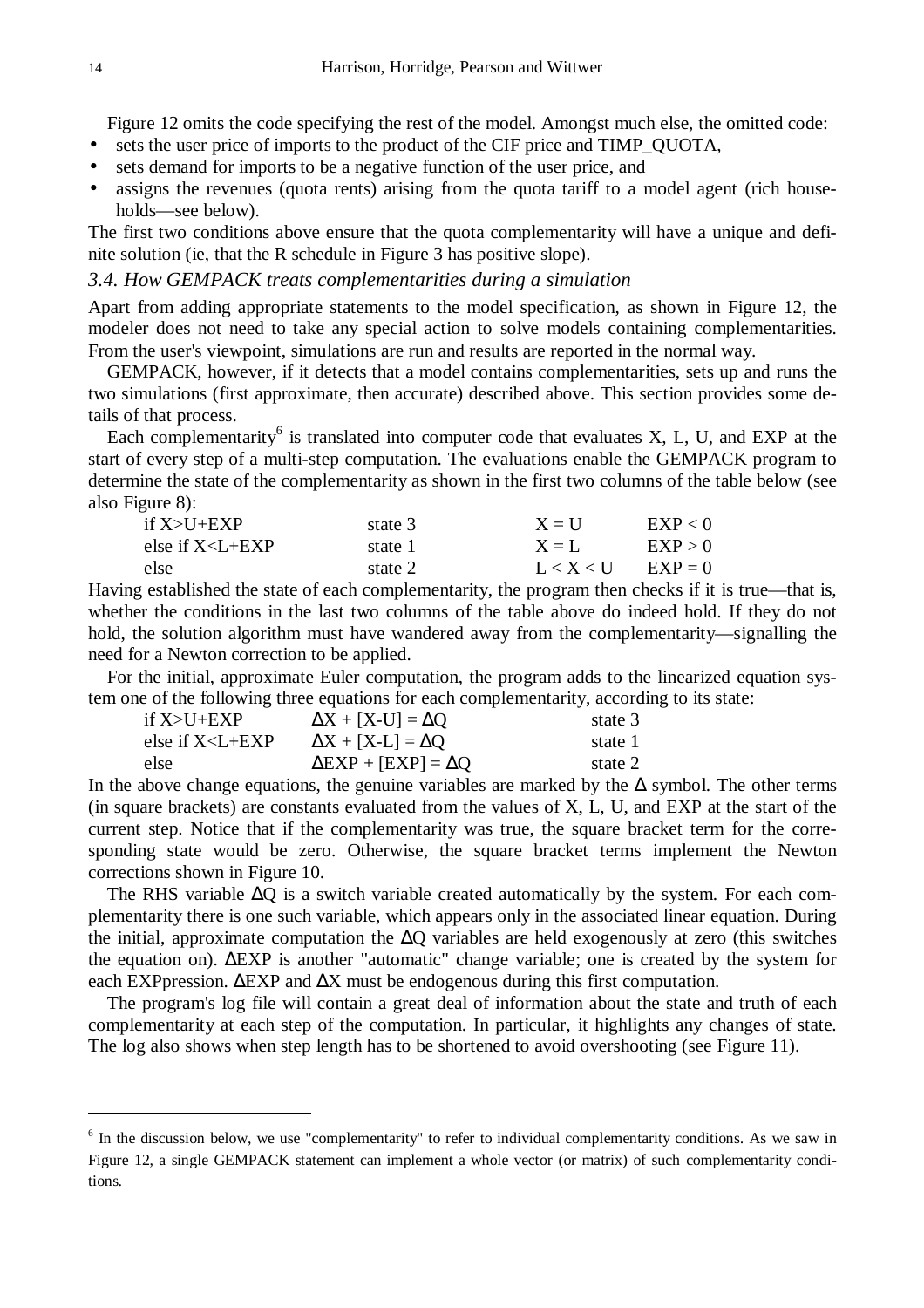At the conclusion of all steps of this first computation a final check is made of the state of every complementarity. This information is used to determine the closure and shocks for the second, accurate, computation, as follows:

| if $X > U + EXP$      | state 3 | $\Delta X$ will be exogenously shocked so that finally X=U       |
|-----------------------|---------|------------------------------------------------------------------|
| else if $X < L + EXP$ | state 1 | $\Delta X$ will be exogenously shocked so that finally X=L       |
| else                  | state 2 | $\Delta$ EXP will be exogenously shocked so that finally EXP = 0 |

So for each complementarity equation, one previously endogenous variable (ΔX or ΔEXP) is made exogenous. To preserve rank, the previously exogenous switch variable ∆Q becomes endogenous, and the equation is switched off. Since each ∆Q appears only in its associated complementarity, endogenizing ∆Q is equivalent to dropping the complementarity condition, leaving only smooth, differentiable equations in the system. With all active equations differentiable we can be sure that a conventional sequence of three Euler (or similar<sup>7</sup>) computations can be extrapolated to yield an accurate solution.

 One final check remains. Using results from the extrapolated solution, the software checks that the post-simulation variable values are consistent with the final complementarity states that were predicted by the first, approximate solution, and used to set the closure and shocks for the second, accurate computation. If not, the whole process must be repeated using more, smaller steps in the first, approximate solution, so that it better predicts the final state of all complementarities.

 Such a repetition of the whole computation is not often needed. By default, GEMPACK chooses a number of steps in the approximate simulation equal to the total number of steps in the second, accurate simulation. If the latter were a 6-8-10 extrapolation, then at least 24 (6+8+10) Euler steps would be used for the first computation. To combat overshooting, some of these 24 steps might have to be divided into two or more parts (as in Figure 11). So perhaps 30 steps would be used. This usually seems to be enough. It adds about 50% to the total solution time that would be needed if the equation system had no complementarities.

## **4. Illustration from Indonesia: effects on equity of cutting quota rents**

The IMF agreed to provide funding to assist in Indonesia's economic recovery following the 1997 Asian crisis. The IMF required the Indonesian Government to demonstrate a commitment to structural policy reforms. Prior to the crisis, Indonesia's food imports and exports were regulated by BULOG, a government-sanctioned food trading monopoly. BULOG was restructured as part of the reform process. Its function is now limited to a single commodity, rice, instead of several food types as in the past.

 An historical objective of BULOG's operations was to provide cheap rice to the poor. However, the lack of transparency in the past meant that the price of imported rice was much higher for domestic buyers than it would have been under free trade. Considering the administrative burden of such schemes, and the risk, when transfers are involved, of misappropriation, we have reason to fear a poor policy outcome—especially if the administrating body is not publicly accountable.

 Our assumption is that BULOG's activities prior to the Asian crisis resulted in restrictions on rice imports. These, at least in earlier years of operation, may not have had a dramatic impact on imports. However, if a quantitative restriction remains in place without an increase in quota as domestic demand grows, then implicit tariffs and the associated quota rents will also rise. That is, policy inertia may result in an ever-growing distortion.

#### *4.1. The WAYANG model*

 $\overline{a}$ 

We simulate the effect of lifting rice quotas using WAYANG, a CGE model of Indonesia. WAYANG is a derivative of the Australian ORANI-G model, with some additional features:

 $7$  The Gragg method (a more efficient variant of Euler) would normally be used at this stage.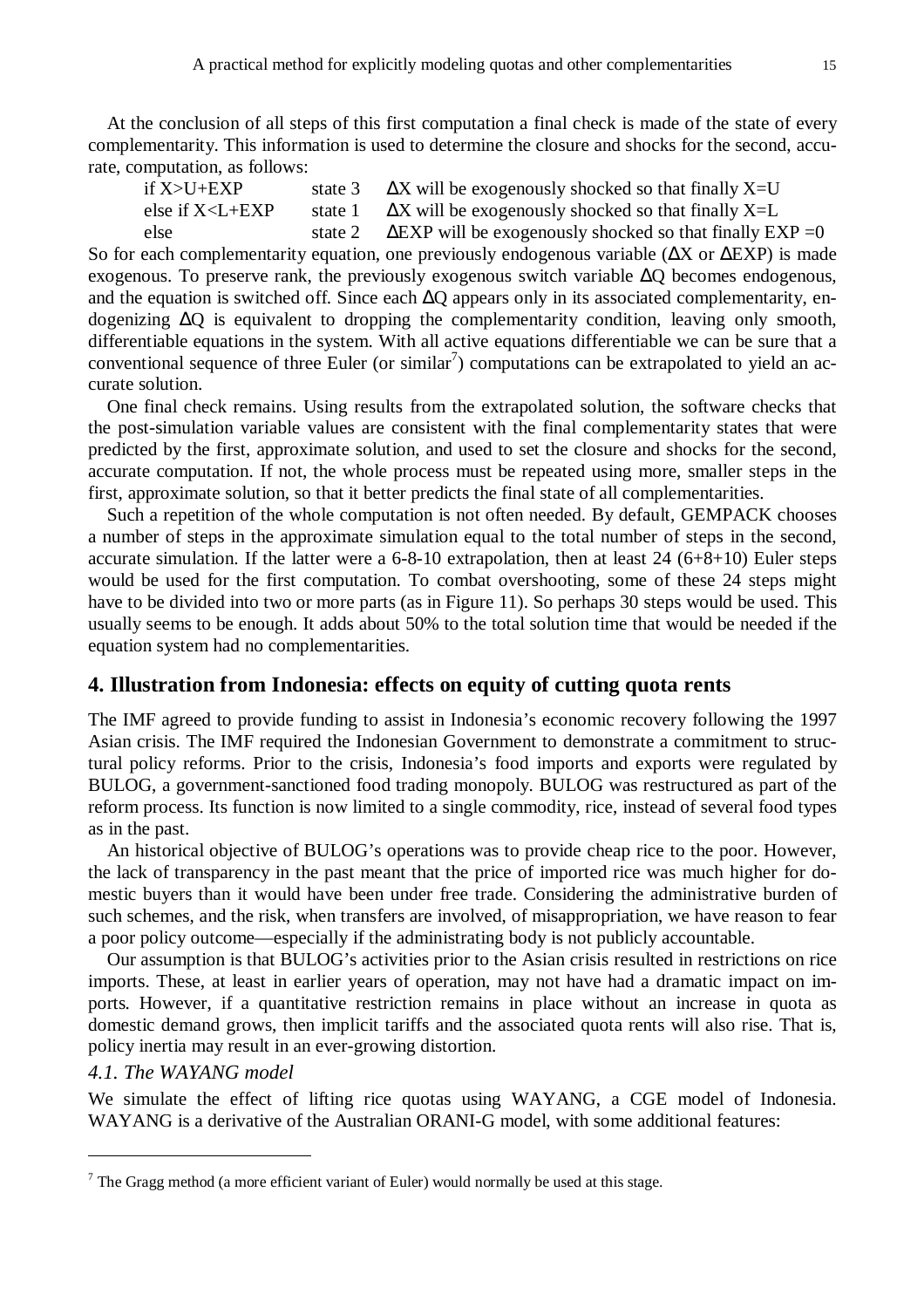- explicit modeling of import quotas and quota rents, as described in the previous section;
- an upward-sloping foreign supply schedule for rice imports, reflecting the large size of Indonesia's potential rice demands compared to the rice surpluses of nearby countries;
- a SAM-based mapping of income flows, and
- 10 household types, distinguished by income.

Each of the 10 households owns factors of production that, together with net transfers from government and foreigners, account for income and income distribution for each household. This feature allows us to turn the new treatment of quota rents into a story of household income distribution. Rather than assume that quota rents are part of government revenue, as we assume for tariff revenues, the model specifies that the wealthiest urban household appropriates quota rents. This means that in addition to the sectoral redistribution effects, we may have a redistribution of income arising from changes in import quotas.

 In particular, import quotas yield large rents to some richer households. We would expect that removing the quotas should improve income distribution.

# *4.2. The simulation*

We start with a database developed from a 1995 input-output table of Indonesia. In it, imports at basic prices are equivalent to only five per cent of rice sales. We have adapted this database simply by adding the two data vectors required for the new treatment of import quotas. By ascribing (for rice) a value of 1.0 to XIMP\_RATIO and 1.7 to TIMP\_QUOTA, we assume that implicit in this database, there is a substantial quota rent on rice imports. The value assigned to TIMP\_QUOTA is illustrative only, rather than reflecting known estimates of the magnitude of distortion induced by a quantitative restriction on rice imports. The model calculates the value of the rent and distributes it to the wealthiest household in the model.

*Summary of closure*

- Aggregate primary factor endowments are fixed. Both types of labour, skilled and unskilled, are perfectly mobile between sectors. However, agricultural industries use no skilled labour.
- Agricultural industries use land that is specific to each industry, and capital, which is mobile only within agricultural industries. In non-agricultural industries, fixed capital is specific to each sector.
- The balance of trade, aggregate investment and aggregate government expenditure are exogenous. The government's budget balance is also exogenous.

# *4.3. Results*

Our scenario is to increase the import quota on rice by 10-fold—by shocking XIMP\_QUOTA. This alters that state of the quota from binding to non-binding and consequently eliminates the large power of the tax arising from the quota rent. Clearly, removing such a large tax on users is going to induce a sharp decrease in the imported price of rice. Via the assumption of imperfect substitutability, this will induce a smaller decrease in the price of domestically produced rice. The basic price of rice falls by 24.7 per cent for the domestic product, and 50.8 per cent for the imported good.

 The main reason why the basic import price fall is not larger is because the c.i.f. price rises. The variable pf0cif (i.e., the landed ex-duty import price) increases by 64.0 per cent. This is due to the assumption of a non-zero supply elasticity for rice.

 TIMP\_QUOTA decreases by 70 per cent (from 1.7 down to 1.0), implying that the quota is no longer binding. Prior to the quota increase, rice imports totalled 1514 billion rupiah (of which 1060 billion rupiah was the quota rent) compared with 5389 billion rupiah post-simulation. The volume of rice imports increases by 623 per cent. Given the income distribution feature of this model, we also examine the impact of removing the binding quota on each household.

 The direct effect is the elimination of the quota rent that the wealthiest urban household received. Yet, in terms of real consumption, this household gains proportionally more than any other from the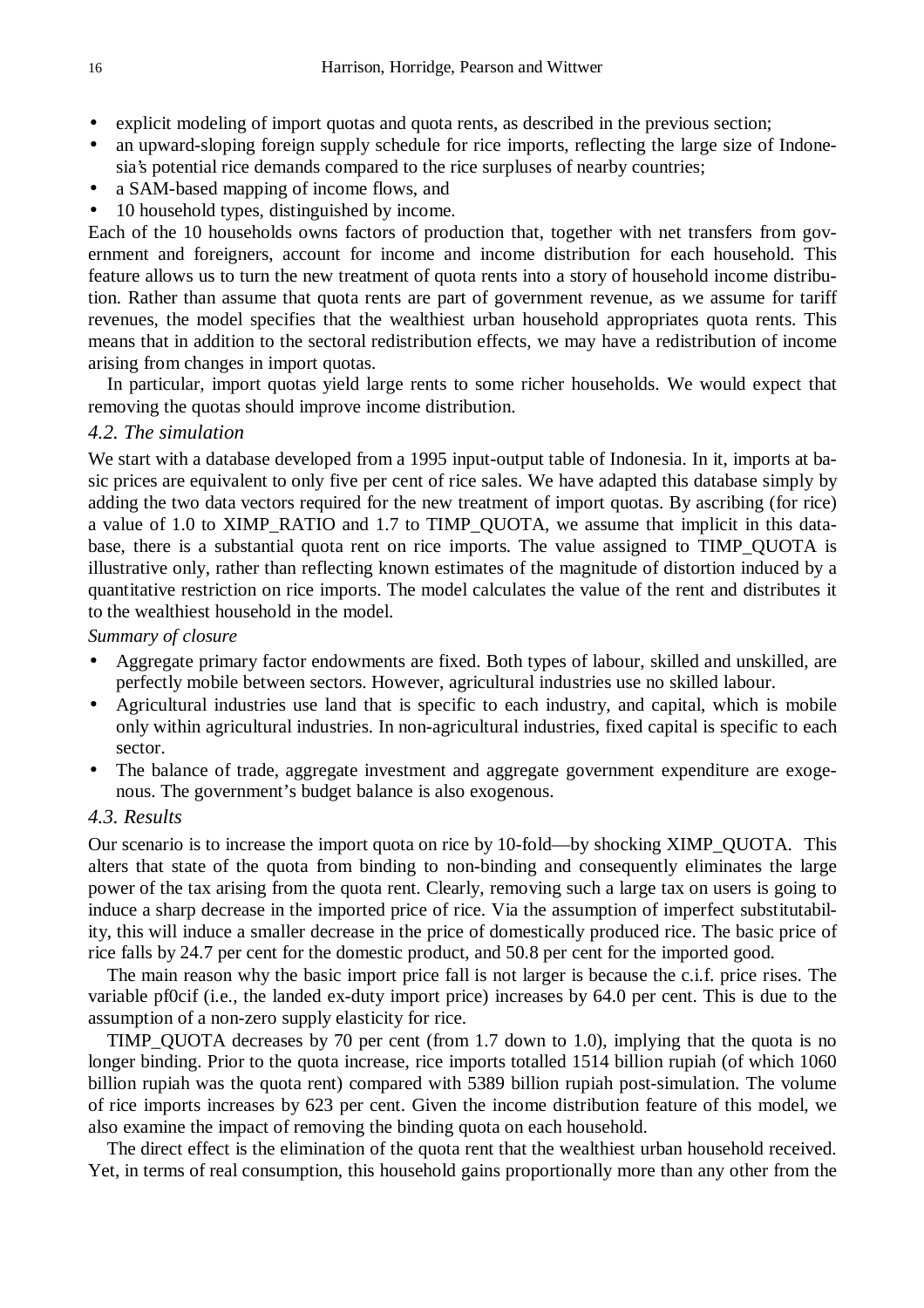reform. To explain this, Table 1 contains a decomposition of the contributions to the percentage change in nominal household income (*w0hhinc*) arising from removing the binding quota. The wealthiest household ("Urban3" in Table 1) loses only 0.77 per cent of initial nominal income through the quota rent being removed. Since "Urban3" owns substantial agricultural land within the database, its returns to land contribute  $-0.56$  per cent to the overall change in nominal income of  $-$ 1.59 per cent. For "Urban3", the fall in CPI of 3.0 per cent more than compensates for the loss in nominal income.

 Unskilled labour loses from the reform, through the impact of the fall in the price of domestically produced rice on factors used in rice paddy production. Nominal unskilled wages fall by 5.27 per cent, compared with a 0.36 per cent fall for skilled wages. The main reason why "Urban3" does better than other households is because unskilled labour accounts for a smaller proportion of its total income than for any other household (1.3 per cent compared with 47.7 per cent for landless labourers ("Rural1")). For landless labourers, the contribution of unskilled labour to the overall fall in income is –2.85 per cent, almost equal to its CPI fall of 2.98 per cent. "Rural5", ostensibly a nonagricultural-based rural household, also loses from the reform because 40 per cent of its income is derived from unskilled labour, which is perfectly mobile between sectors. "Rural3", "Rural4" and "Rural7" derive more than 7 per cent each of total income from returns to land. Consequently, they suffer significant proportional land income losses due to the reform (-1.41, -1.39 and -1.90 per cent respectively). Only in the case of "Rural4", among these three households, does the CPI decrease more than compensate for the overall loss in nominal income. Contrary to our a priori reasoning, that removing the quota would improve income distribution, it worsens through the negative effect of the reform on factors that account for a large proportion of the income base of poor households.

 If we assume that the import supply of rice is infinitely elastic, the losses to "Rural1" and "Rural5" are even larger than before, but all other households gain. This is because the nominal wage of unskilled labour declines even further with removal of the quota, and therefore worsens the outcome for households with a high proportion of unskilled labour in their income base. But other households gain because the further decline in the price of rice also increases the CPI decline, thereby more than compensating for losses in nominal income.

|                                                          |                |                    |                | (70 Change Felative to the base case) |                    |                |                    |                  |                |          |
|----------------------------------------------------------|----------------|--------------------|----------------|---------------------------------------|--------------------|----------------|--------------------|------------------|----------------|----------|
|                                                          | Rural1         | Rural <sub>2</sub> | Rural3         | Rural4                                | Rural <sub>5</sub> | Rural6         | Rural <sub>7</sub> | Urban1           | Urban2         | Urban3   |
| x3tot_hh                                                 | $-1.042$       | 0.401              | $-0.237$       | 0.140                                 | $-1.425$           | 0.553          | $-0.137$           | 0.142            | $-0.705$       | 0.690    |
| w3tot hh                                                 | $-3.994$       | $-2.592$           | $-3.223$       | $-2.876$                              | $-4.350$           | $-2.429$       | $-3.156$           | $-2.871$         | $-3.683$       | $-2.366$ |
| $p3$ tot_hh                                              | $-2.982$       | $-2.980$           | $-2.992$       | $-3.011$                              | $-2.967$           | $-2.966$       | $-3.023$           | $-3.009$         | $-2.999$       | $-3.035$ |
| w0hhinc                                                  | $-3.229$       | $-1.816$           | $-2.452$       | $-2.103$                              | $-3.588$           | $-1.653$       | $-2.385$           | $-2.098$         | $-2.916$       | $-1.588$ |
| Decomposition of w0hhinc: rows below add up to row above |                |                    |                |                                       |                    |                |                    |                  |                |          |
| Land                                                     | $-0.104$       | $-0.222$           | $-1.410$       | $-1.392$                              | $-1.001$           | $-0.323$       | $-1.905$           | $-0.584$         | $-0.376$       | $-0.565$ |
| Labour                                                   | $-2.850$       | $-1.587$           | $-0.855$       | $-0.479$                              | $-2.412$           | $-0.833$       | $-0.370$           | $-1.485$         | $-2.120$       | $-0.171$ |
| Variable<br>capital                                      | $-0.109$       | $-0.209$           | $-0.212$       | $-0.227$                              | $-0.105$           | $-0.135$       | $-0.171$           | $-0.178$         | $-0.079$       | $-0.214$ |
| Fixed<br>capital                                         | $-0.043$       | $-0.001$           | $-0.127$       | $-0.124$                              | $-0.095$           | $-0.020$       | $-0.184$           | $-0.043$         | $-0.031$       | $-0.037$ |
| Taxes $\&$<br>transfers                                  | $-0.123$       | 0.203              | 0.152          | 0.119                                 | 0.025              | $-0.341$       | 0.245              | 0.193            | $-0.310$       | 0.168    |
| Quota<br>rents                                           | $\overline{0}$ | $\theta$           | $\overline{0}$ | $\boldsymbol{0}$                      | $\boldsymbol{0}$   | $\overline{0}$ | $\boldsymbol{0}$   | $\boldsymbol{0}$ | $\overline{0}$ | $-0.769$ |

| Table 1: Real aggregate household consumption |
|-----------------------------------------------|
| (% change relative to the base case)          |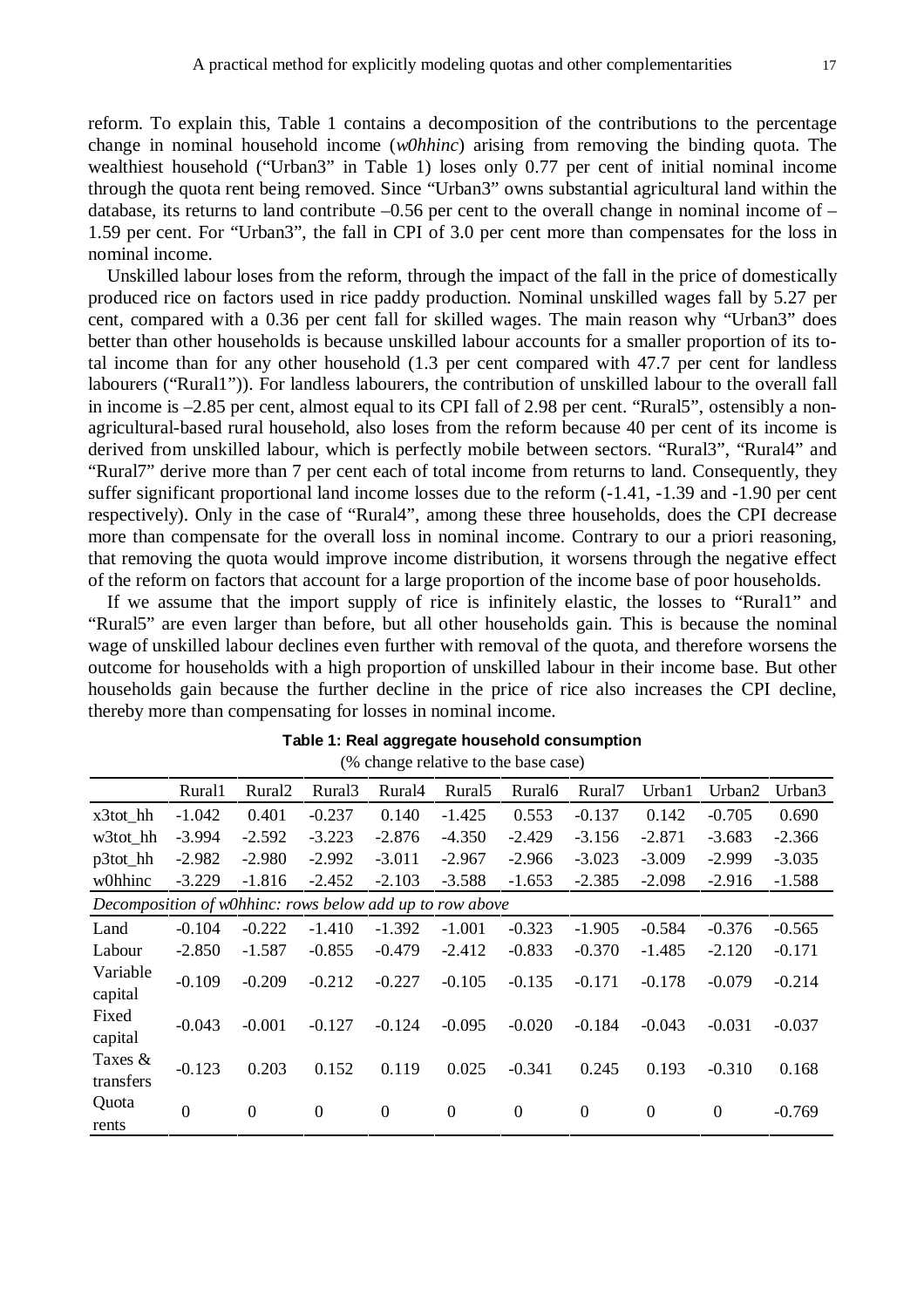# **5. Conclusion**

Other algorithms exist for solving problems involving complementarities in economic models, including PATH [see, for example, Dirkse and Ferris (1995)] and MILES (see Rutherford (1993)]. However, those algorithms are designed to solve models which are formulated in the levels. The algorithm presented in this paper does not need explicit levels equations (except for the complementarity itself)—and so can be used in conjunction with initial value solving techniques, such as the Euler method. Furthermore, our approach retains the capacity to extrapolate from several Euler solutions to get a more accurate solution. Extrapolation is needed to make Euler and related methods efficient, and to establish error bounds for results.

 The new method has been incorporated into the latest version of GEMPACK. All the modeler has to do is add a concise description of each complementarity to the file containing model equations. The software then handles all intricacies of the solution process. The methods described here have been used to model reforms of the European dairy industry - see the report by Berkhout et al (2002).

 An unavoidable difficulty is that the modeler must formulate each non-negativity constraint or non-differentiable function as a complementarity. This takes a little practice—it would be easy to get a sign wrong, for instance. Such a mistake (or indeed any of the other irritating mistakes which are routinely made during model development) will cause the simulation to go awry. Then begins a painful debugging process.

 At this too-familiar stage the simplicity of our procedure becomes an advantage. Since the algorithm is easy to understand, and the changing states of each complementarity may be traced through the computations, we may well detect the misplaced sign (say) before too many hours have passed. We hope that this article provides sufficient insight into our algorithm to facilitate such error chasing.

#### **REFERENCES**

Atkinson, K.E. (1989), *An Introduction to Numerical Analysis*, 2nd edition, Wiley, New York.

- Bach, C. and K.R. Pearson (1996), 'Implementing Quotas in GTAP Using GEMPACK or How to Linearize an Inequality', *GTAP Technical Paper No. 04*, September 1996, pp 37 + 4
- Berkhout P., C. van Bruchem, J. Helming and F. van Tongeren (2002), Hervorming EUzuivelbeleid, Den Haag, LEI.
- Dirkse, S.P. and M.C. Ferris (1995), The PATH Solver: A Non-Monotone Stabilization Scheme for Mixed Complementarity Problems, *Optimization Methods and Software*, vol. 5, pp. 123-156.
- Elbehri, A. and K.R.Pearson (2000), 'Implementing Bilateral Tariff Rate Quotas in GTAP using GEMPACK', *GTAP Technical Paper No. 18*, December 2000, pp. 47+4.
- Ferris, M.C. and C. Kanzow (2000), Complementarity and Related Problems: A Survey, in P.M. Pardalos and M.G.C. Resende (ed), *Handbook of Applied Optimization*, (forthcoming), Oxford University Press.
- Harrison, W.J. and K.R. Pearson (1996), 'Computing Solutions for Large General Equilibrium Models Using GEMPACK', *Computational Economics*, vol. 9, pp.83-127. [A preliminary version was *Impact Preliminary Working Paper* No. IP-64, Monash University, Clayton (June 1994), pp.55.]
- Horridge, M., P. Dixon and M. Rimmer (1993), Water Pricing and Investment in Melbourne: General Equilibrium Analysis with Uncertain Stream Flow, *IMPACT Preliminary Working Paper No. IP-63,* December 1993, downloadable from http://www.monash.edu.au/policy/elecpapr/ip-63.htm
- Malakellis, M. (2000), *Integrated Macro-Micro Modelling under Rational Expectations*, Physica-Verlag, Heidelberg, ISBN 3-7908-1274-9